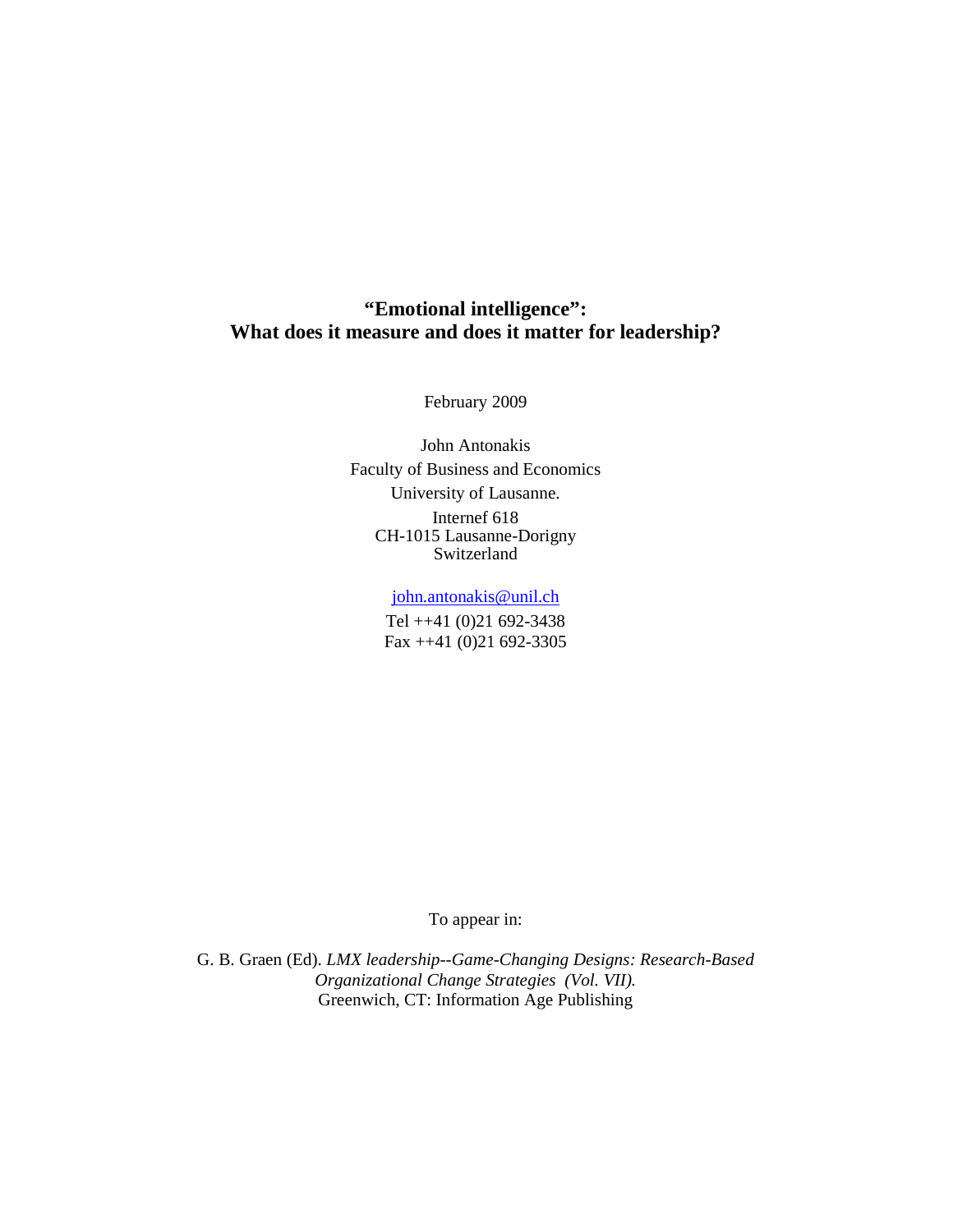### Abstract

Intuitively, "emotional intelligence" (EI) may seem like necessary condition for productive leader-member relations or effective leadership, as many writers have suggested. I show that this link does not hold up to empirical scrutiny when using strong methodological tests. I reanalyze secondary data and show that both trait (EQi and WLEIS) and ability (MSCEIT) models of EI are linearly dependent on intelligence and/or personality (with multiple r's ranging from .48 to .76 depending on the measure used). Also, controlling for personality and general intelligence I show that emotional intelligence either does not predict or negatively predicts leader-member relations (LMX). As concerns predictors of leadership, the concept of EI has to be either reformulated or abandoned as I have suggested on repeated occasions.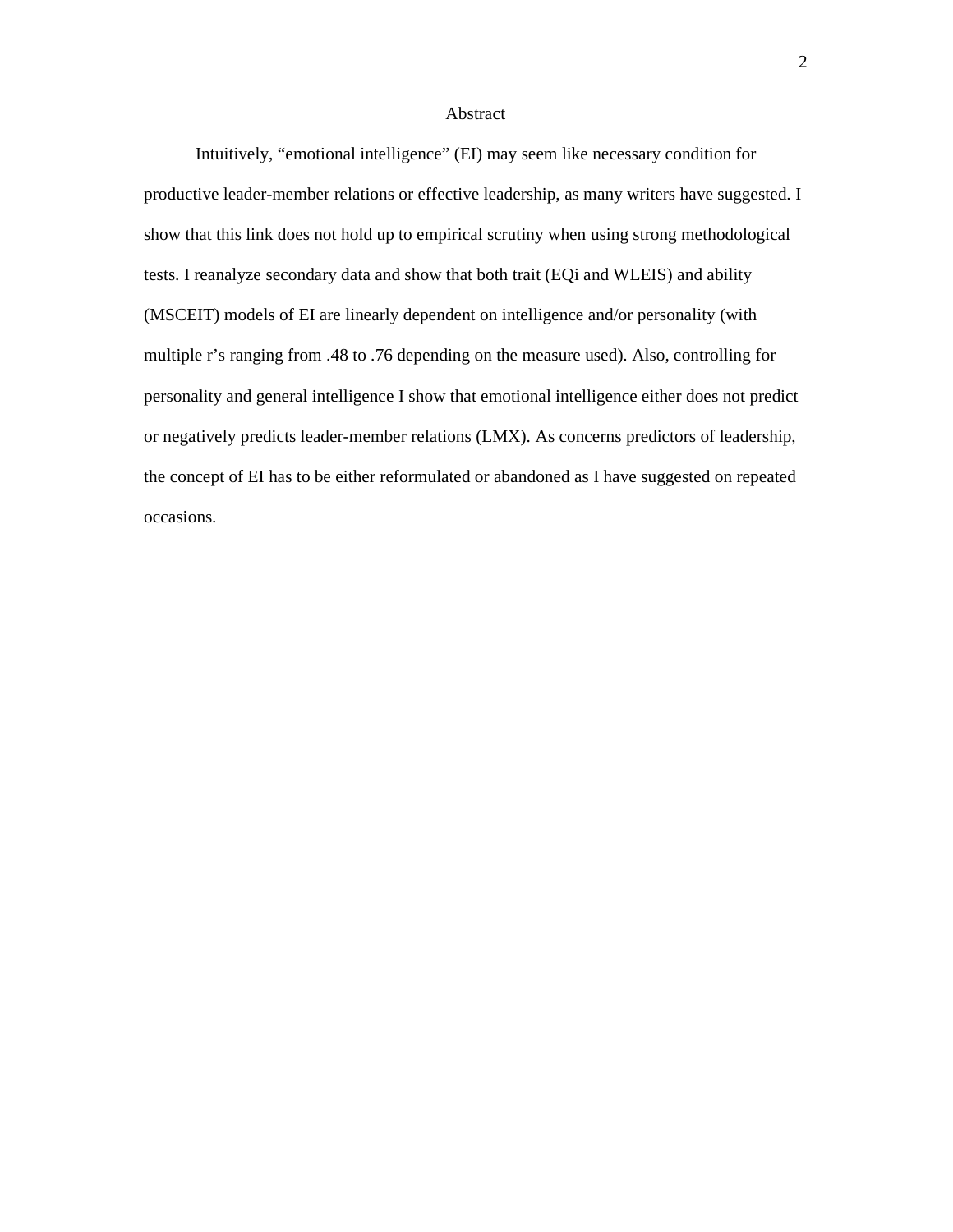**"**Emotional intelligence" (EI) has stormed pell-mell into the individual-differences psychology scene. Apart from conflicting evidence regarding the utility of the construct, EI proponents cannot come to an agreement as to how to define or how to measure EI; there is also considerable controversy regarding what EI is supposed to measure or predict. EI researchers have made some inroads by strengthening their theories and measures; yet, they still face disappointing empirical evidence and mounting criticism of their construct.

Part of the confusion regarding the construct stems from the broadness with which EI has been defined. Some have defined EI by exclusion; anything that is not IQ must be EI (see Sternberg, 1999, for a nice critique). The proponents of "trait" models, with Goleman (1995, 1998) at the helm, measure EI using self-rating questionnaires. Goleman and his colleagues have gone on to make some sensational but farandinical claims about EI; however, none of claims have been backed up with hard, peer reviewed data using strong controls. For instance, Goleman, Boyatzis, and McKee (2002) recently stated among other things that: "To get an idea of the practical business implications of these [EI] competencies, consider an analysis of the partners' contributions to the profits of a large accounting firm. . . . those with strength in the self-regulation competencies added a whopping 390 percent incremental profit--in this case, \$1,465,000 more per year. By contrast, significant strengths in analytic reasoning abilities added just 50% more profit. Thus, purely cognitive abilities help--but the EI competencies help far more" (p. 251).

Then there are those who, with Mayer, Caruso, and Salovey (1999) as their flagbearers, see EI as an ability (see Ashkanasy & Daus, 2005). The "ability" model of emotional intelligence aims to emulate general intelligence both in form and measurement. These researchers use intelligence-type performance tests to gauge individual differences regarding emotional intelligence information processing and use of emotions in reasoning. The ability

3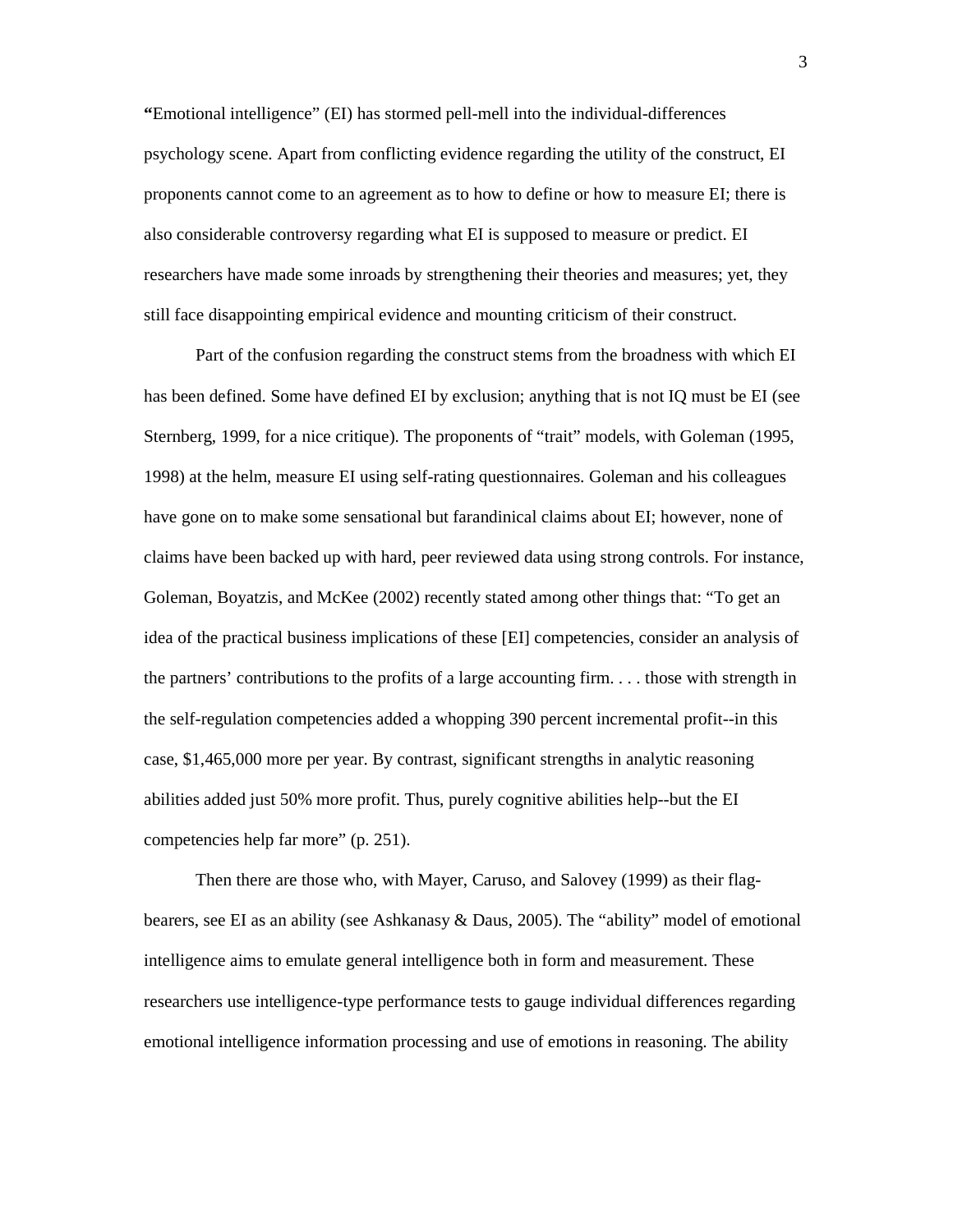and trait approaches have been at loggerheads, and rightly so, because they conceptualize and measure the construct in diametrically different ways.

The ability-based side has repeatedly sought to distance itself from the claims that Goleman and followers have made; evidently the criticism that has been leveled at the trait approaches is raising questions in the ability model too. In their most recent stand, Mayer, Salovey, and Caruso (2008) noted that "The original definition of EI conceptualized it as a set of interrelated abilities . . . .Yet other investigators have described EI as an eclectic mix of traits, many dispositional, such as happiness, self-esteem, optimism, and self-management, rather than as ability based . . . . This alternative approach to the concept—the use of the term to designate eclectic mixes of traits—has led to considerable confusion and misunderstandings as to what . . . EI is or should be" (p. 503).

Mayer et al. (2008) went on to make five recommendations regarding research in EI including: (a) focusing on serious research and avoiding sensational and journalistic-type claims regarding EI, (b) studying EI only as an ability, akin to general intelligence, (c) using only ability-type tests to gauge EI, (d) avoiding renaming established personality constructs as EI, and (e) the continuation of EI research to fill gaps in the literature. Although I am somewhat sympathetic to the calls made Mayer et al. (2008) who have done some serious work in this area, I was and still remain very skeptical of the construct (Antonakis, 2003, 2004); my reading of the literature suggests that current conceptualizations of EI are nonstarters. Locke (2005) has gone so far as to say that the whole conceptualization of EI is fatally flawed. Many others have voiced very serious concerns regarding the EI construct from a basic research (Davies, Stankov, Roberts, 1998; Matthews, Zeidner, & Roberts, 2002; Roberts, Zeidner, & Matthews, 2001) as well as an applied research perspective (Feyerherm & Rice, 2002; Murphy, 2006; Zacarro & Horn, 2003; Zeidner, Matthews, & Roberts, 2004).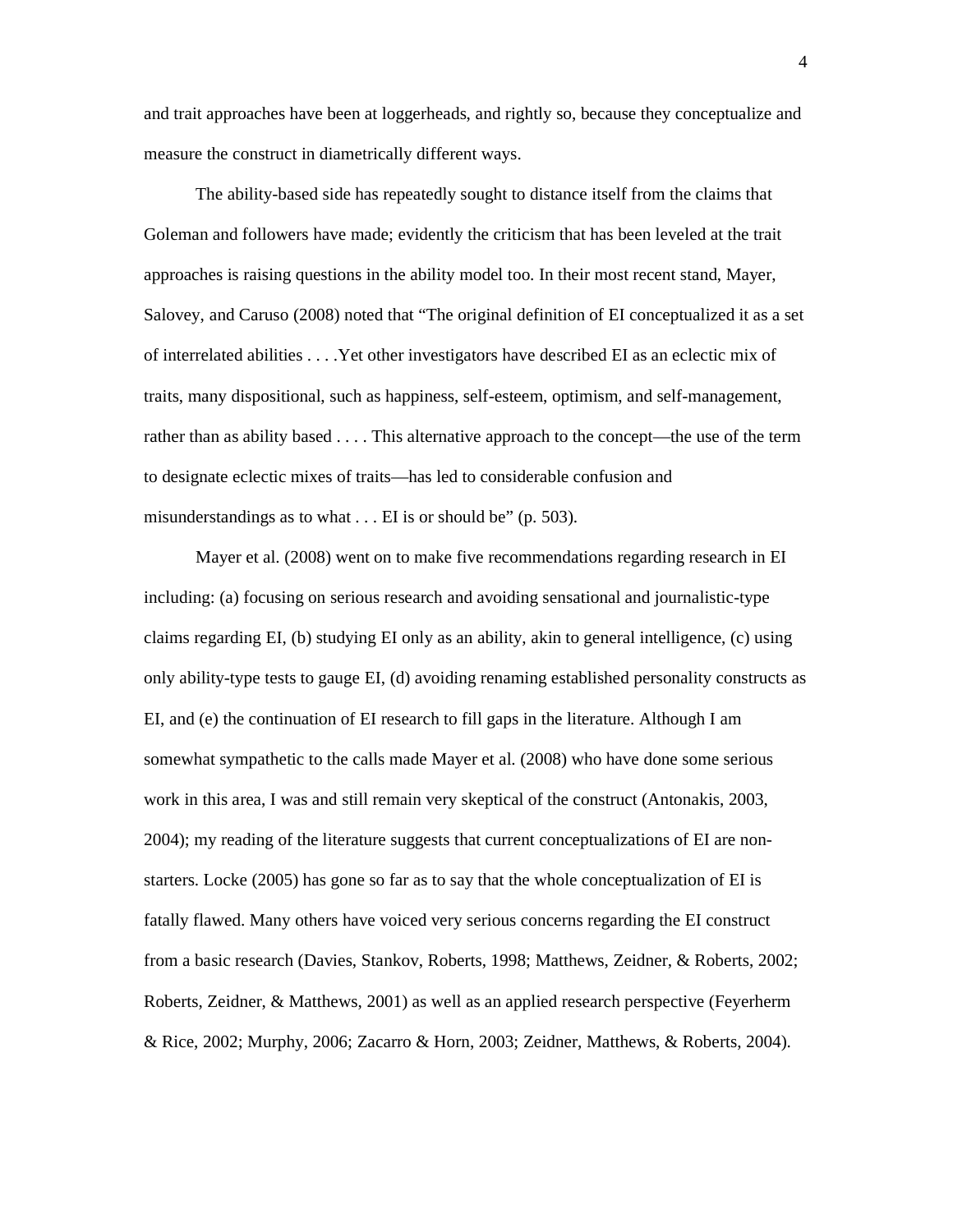What is worse, however, is that practice, which is mostly using trait-based perspectives, is running way ahead of research, following claims such as: "My analysis of a myriad jobs found that emotional competence makes up about two thirds of the ingredients of star performance in general, but for outstanding *leaders* emotional competencies—as opposed to technical or cognitive cues—make up 80 to 100 percent of those listed by companies themselves as crucial for success" (Goleman, 1998, p. 187). As mentioned by Jordan, Ashton-James, and Ashkanasy (2006) it is claims such as these by Goleman and company that "have done considerable harm to the field" (p. 204).

Intuitively, the EI construct seems important and, judging by the success of popular writers like Goleman, it has captured the imagination of the masses (who might really *want* to believe that there is more to success than general intelligence or IQ). However, as I detail in this chapter there is simply not enough evidence to use EI in industrial or education settings. As mentioned by Matthews, Emo, Roberts, and Zeidner (2006), "We see little evidence in [EI] validation studies that would support the current use of existing EI measures for making real-life, high-stakes decision for individuals" (p. 25-26). Using EI tests that do not work is not only uneconomical; it is also unethical (Antonakis, 2003, 2004).

In this chapter, I argue that EI cannot possibly predict leadership relational outcomes or leadership effectiveness if tested using strong controls. Specifically, I make the case that EI models are beset with problems regarding their validity and I show that there is no evidence that links EI with leader relational outcomes (LMX) when controlling for competing constructs. I accomplish this goal by reanalyze secondary data to show that if anything matters for leader-member relations it is *personality* and *IQ*, and definitely not EI, as Smith (2006) in a previous chapter in this series has suggested.

5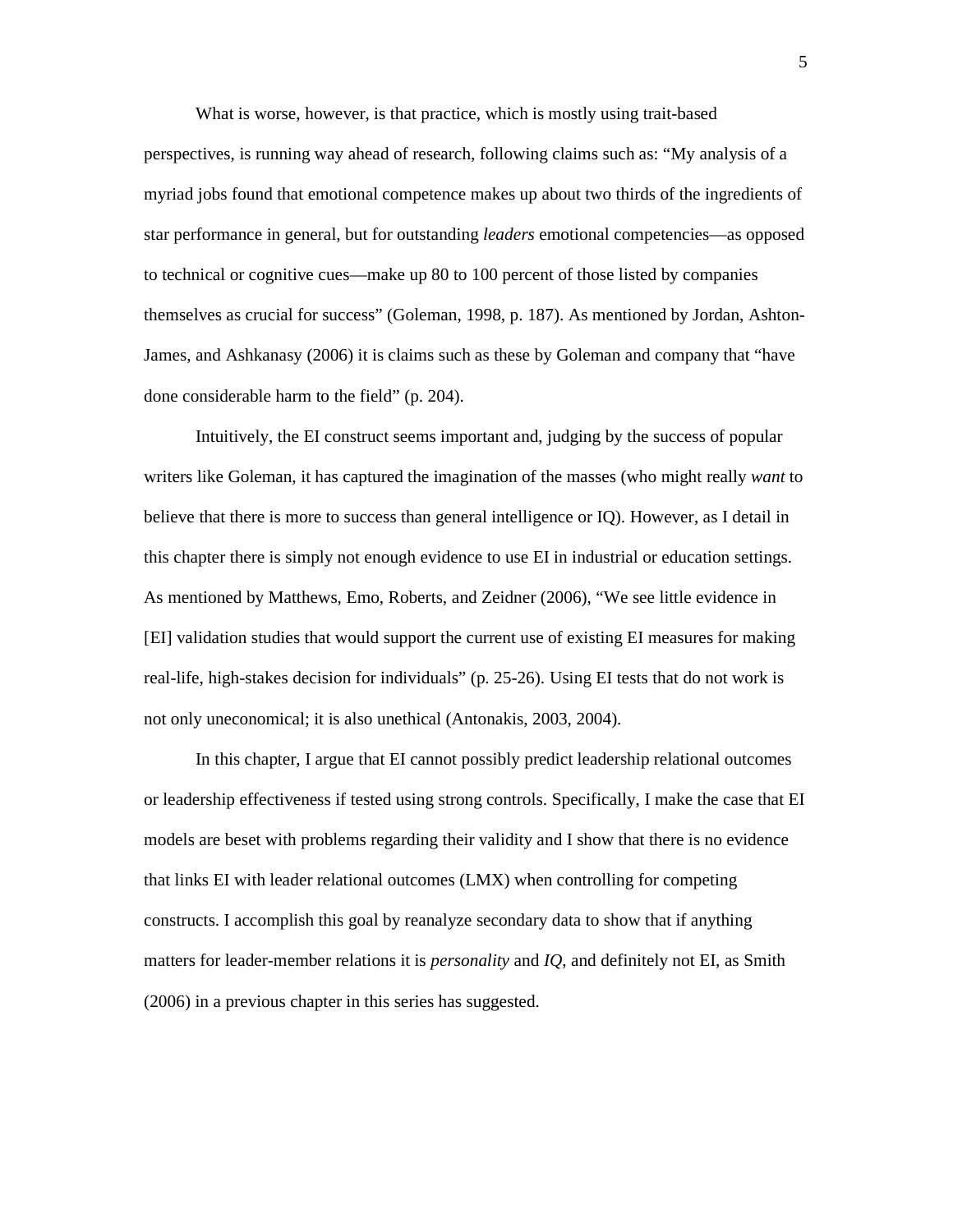### The claims and the evidence

The literature that is purported to support EI's predictive power for leadership is very flawed. Unfortunately, oft repeated claims may, after time, sneak in to mainstream literature. For example, Yukl (2008) who is known to be very critical of theories in general (even his own!), had this to say about extending his recently-proposed FLT theory: "Relevant [antecedent] skills include cognitive complexity, systems thinking, situational awareness, ability to learn, social intelligence, [and] emotional intelligence" (p. 718). Why is Yukl speculating in this manner, when he is usually very cautious and measured in what he says?

The problem is that researchers who have faith in the predictive power of EI have been long on claims but short on evidence regarding EI's utility for leadership. For instance, Neal Ashkanasy and associates—who have been valiant defenders of the ability-based model, particularly as an antecedent for leadership had this to say about the EI-leadership link:

"George [2000] has . . . written compellingly about the logical tie between emotional intelligence and leadership. We agree wholeheartedly. Related, Ashkanasy and Tse [1998] argue convincingly that emotion-related variables can be important at every stage of the process linking transformational leadership and work group outcomes, and Prati et al. [2003] . . . argued that emotional intelligence skills were critical for effective team leadership and outcomes. We also argue that transformational leadership and specific aspects of emotional intelligence (emotion management) seem to have an intuitive and compelling relationship" (Daus & Ashkanasy, 2005, p. 459).

Later, Jordan et al. (2006) also claimed that EI is indispensable for leadership, though they did temper their tone somewhat while taking Goleman to school on his hyperbolic claims regarding the ostensive EI-leadership link. The evidence, however, that Jorden et al. cited was tangential or did not meet robust criteria for validation (refer to the criteria I detail below).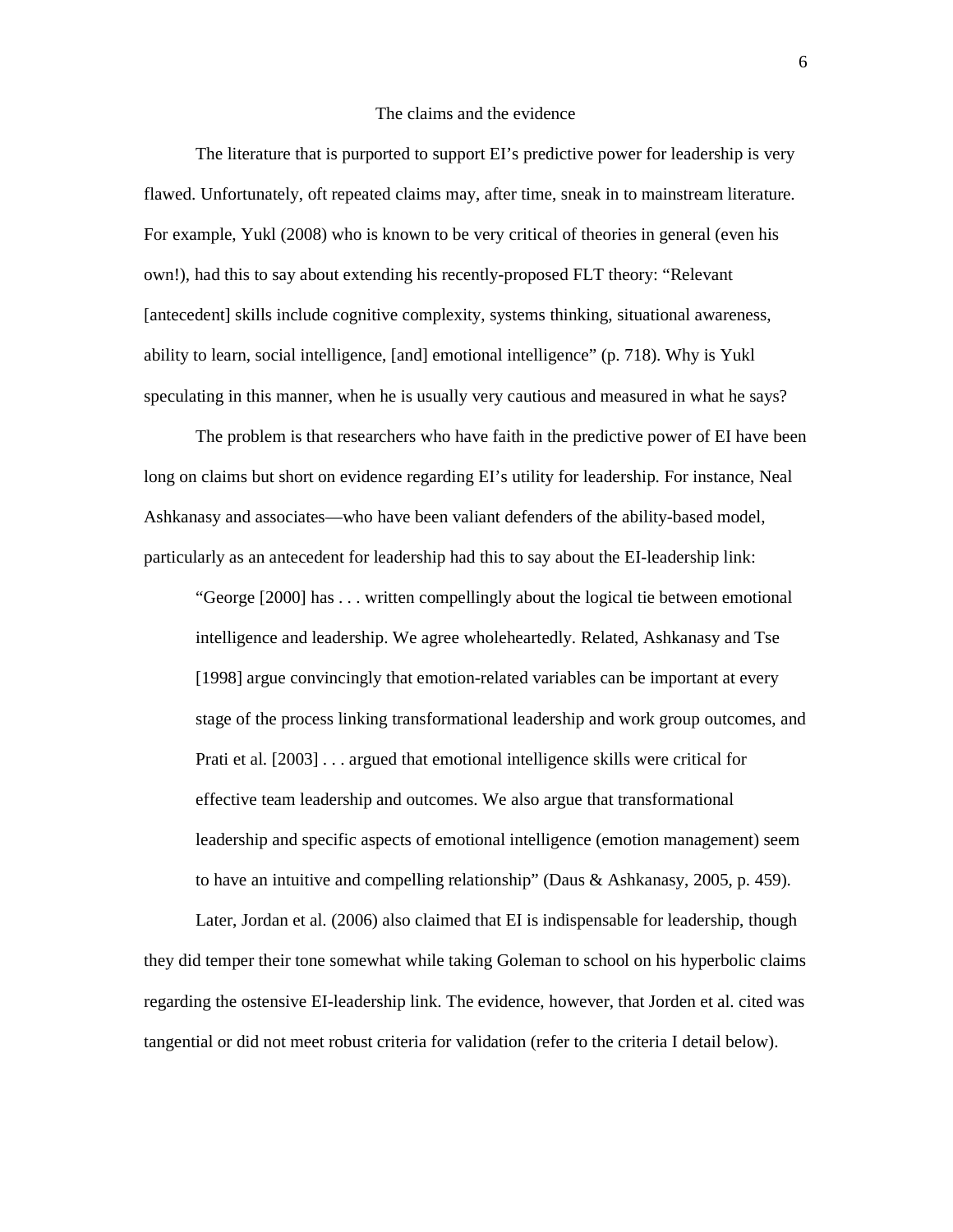Jordan et al. (2006) listed three studies that they claimed supported their contention that EI really matters for leadership:

1. Sosik & Megerian (1999), who did not use an EI measure but established personality measures (thus violating what Jordan et al., 2006, p. 201 themselves stated regarding confounding the model with "personality traits that are only weakly related to emotional intelligence").

2. Rubin, Munz, and Bommer (2005), who used a measure of nonverbal decoding ability (and not a test specifically designed to tap EI)—also, even though they did not control for all the big five measures nor for IQ, Rubin et al. found a weak correlation of .17 between nonverbal decoding ability and transformational leadership (with appropriate controls in the regression equation I am almost sure this weak correlation would not predict leadership).

3. Lopes, Salovey, Côté, and Beers (2005), who used students (mean age of 21 years) and whose criterion measure was interpersonal sensitivity and prosocial tendencies and not leadership. In fact, Lopes et al. do not even mention the word "leader" or "leadership" once in their article. Worse, Lopes et al. found that after controlling both for the big five and IQ that the EI scores were only marginally related to the outcome measure, whose relevance for leadership is questionable.

I pointed out this flimsy evidence to Neal Ashkanasy and his associate Marie Dasborough and challenged them to produce strong evidence showing that EI matters for leadership (see Antonakis, et al., 2009). They were unable to produce *one* article that follows the criteria for validation that I list below and instead suggested that my criteria were too stringent, which if followed would dry up submissions to journals! I could not disagree more with them. We did, however, agree that ability models of EI might hold promise in extending the individual-differences literature. Although I would like to think that ability-models of EI might one day show their worth, at this point in time, however, the discussion regarding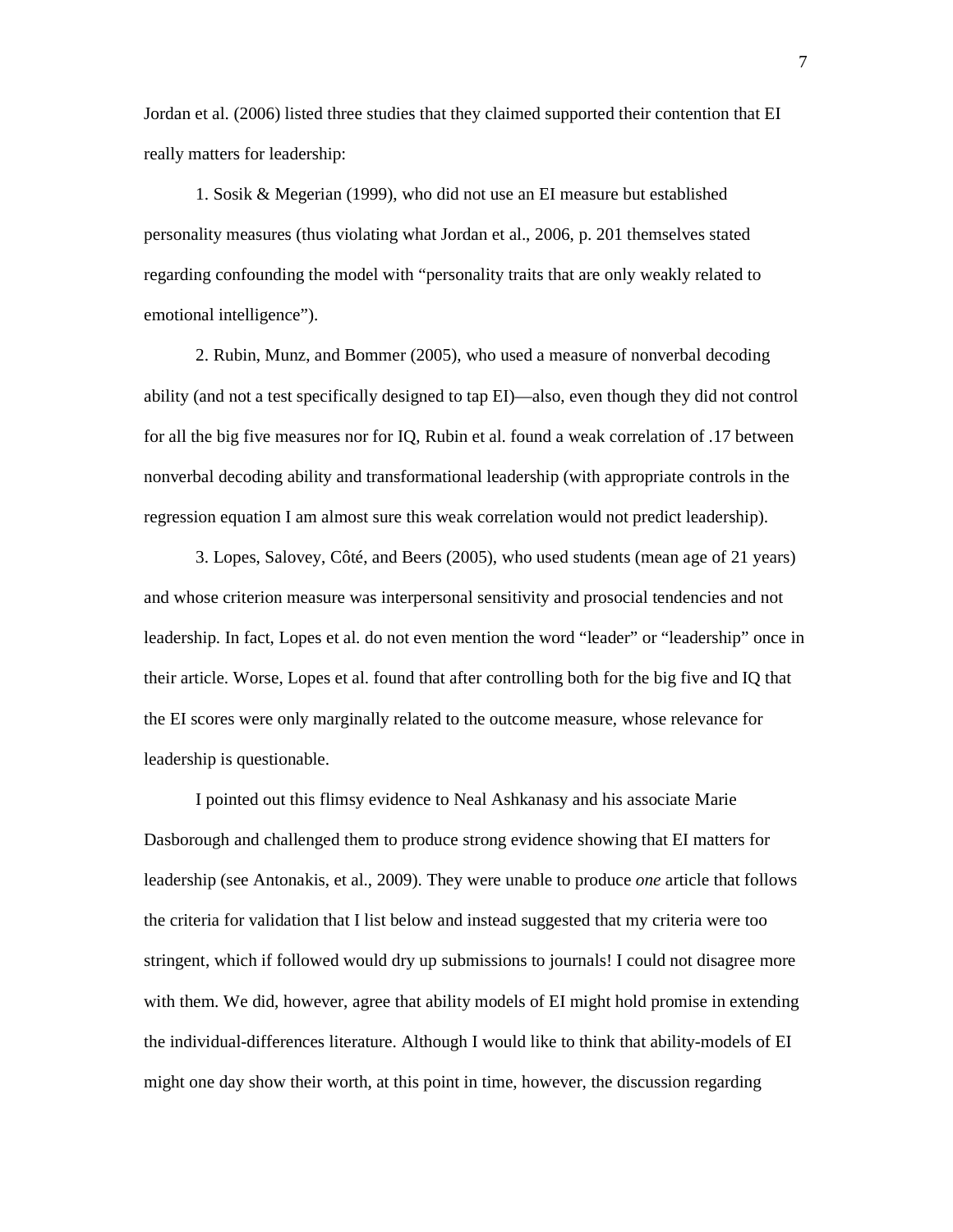whether EI predicts leadership is merely theoretical (Antonakis, Ashkanasy, & Dasborough, 2009). As concerns leader-member exchange (LMX) literature, not much work has been done to link individual differences to LMX (Youngcourt, Zhang, & Arvey, 2005) though some (e.g., Smith, 2006) have suggested that EI matters for LMX. I will come back to why EI might not matter for leader-member relations later.

As for my criteria for validation, I reproduce them below so that readers can determine themselves that the standards I use are conventional standards for test validation expected by top-level journals in applied psychology and management (see Antonakis, et al., 2009). Of course, the steps that list below were not invented by me. They are standard tests or design criteria that usually expected in top journals (unfortunately though, editors or reviewers sometimes fail to apply some of these standards, which is why weak research sometimes creeps through).

### *The ten steps for testing psychometric instruments in leadership.*

Using these steps will ensure that the results are not confounded and are clearly interpretable. Note, I am not suggesting that a *single* study must demonstrate evidence of all these steps. I am suggesting that for a construct to be taken seriously, the collective literature regarding the construct must show evidence that the construct has passed these steps. Thus, for example, publishing a study that missing a particular step (e.g., test of convergent validity) is fine (depending on the step, of course), as long as there is evidence in the literature showing that that step was dealt with previously by another study.

The ten steps include (see Antonakis, 2004; Antonakis et al., 2009; see also Antonakis et al. 2004):

1. *Construct validity*: are the measures associated with their constructs as theory would suggest a priori? This step is usually tested using confirmatory factor analysis, which if passed suggests that the measures are reliably associated with their respective theoretical construct.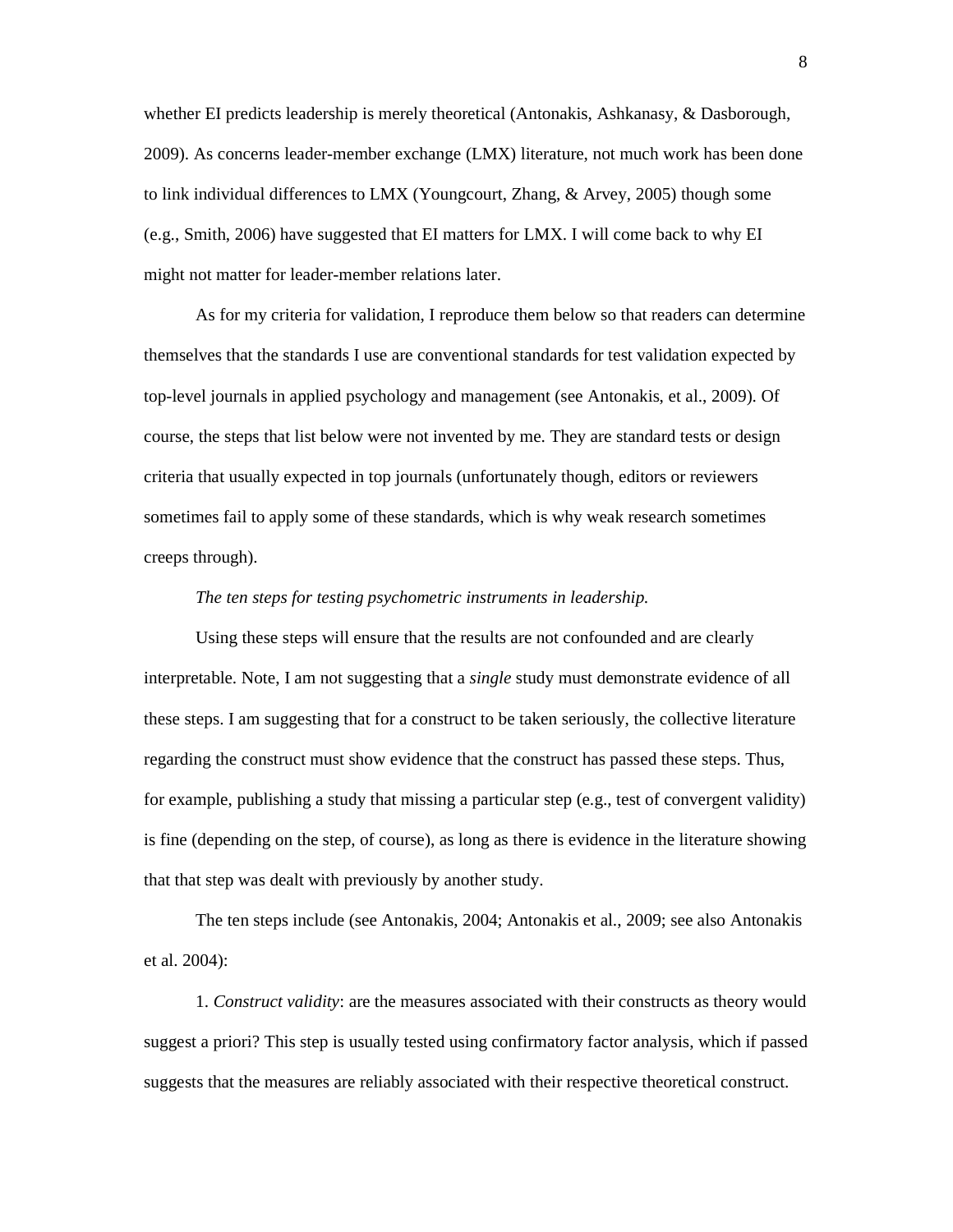2. *Criterion validity*: do the constructs predict a practically-useful outcome (e.g., leadership)? This step is tested using regression or structural equation modeling-type methods to examine whether the variation in the construct is reliably associated with the variation in the dependent variable. Important in this step is also to consider the effects of measurement error, which is know to severely bias structural relations between parameters as well as bias the rest of the coefficients in the predictive equation (see Bollen, 1989; Kennedy, 2003)

3. *Discriminant validity*: do the constructs measure something different from competing constructs? In the case of EI, there is evidence to suggest that it overlaps too much with IQ and personality. Thus, for a new construct to be taken seriously, one must show that the construct is not linearly dependent on competing constructs. Note, again, measurement error must be considered in statistical tests; many researchers fail to consider measurement error or the multivariate predictive effects of other factors on the factor at hand—see Schulte, Ree and Carretta (2004) for a nice example showing how EI is almost wholly predicted by IQ, agreeability and gender when considering multivariate affects and measurement error.

4. *Convergent validity*: do tests measuring a similar construct correlate strongly with each other? If tests that are supposed to measure the same thing correlate strongly with each other than we know that these tests are reliably measuring a common construct. Of course, simply because measure are reliable does not mean they are valid; they might be reliably measuring the wrong construct.

5. *Incremental validity*: I consider this to be the litmus test of validity—does EI predict practically-useful outcomes controlling for IQ (ideally a *full* measure of fluid and crystallized ability<sup>1</sup>) and personality (the big five, i.e., neuroticism, extraversion, openness, conscientiousness, and agreeability)? This is the test that *really* matters and one that is oftentimes ignored. Again, effects will be inconsistent and will not converge to asymptotic

-

 $<sup>1</sup>$  A "short-cut" that I have seen some take is to give their newly-developed construct an unfair advantage by</sup> including a test of verbal ability only, instead a full test of general intelligence.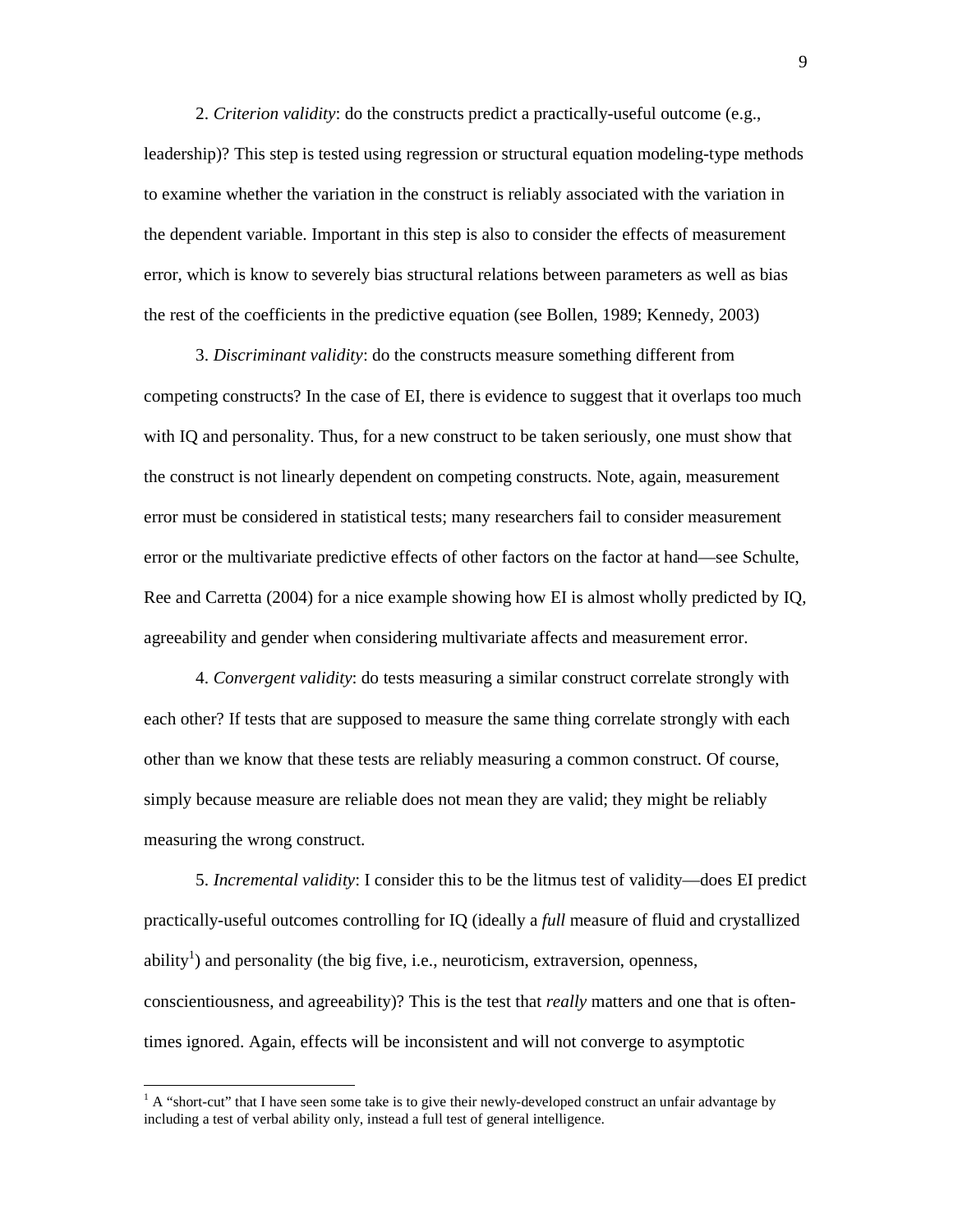estimates (i.e., estimates will not improve, even with very large sample) if measurement error is not modeled or if there are omitted variables (e.g., IQ and personality) in the predictive equation.

There are some other important design steps that should be taken to ensure unambiguous findings and valid results, which include:

6. *Avoiding gathering leader self-reported measures of leadership*—leader self measures (of the leader's leadership ability) are known to be highly biased and inaccurate. Leadership style should be measured using others' perceptions (e.g., peers, subordinates, bosses).

7. *Obtaining leadership measures from one source (e.g., subordinates, peers, bosses) and leader individual differences from another (e.g., leader IQ, EI, personality)* to avoid problems associated with common-source/methods variance. That is, if only one source (e.g., subordinates) provides all ratings, the source will attempt to respond in a cognitivelyconsistent manner, which may inflate the resulting correlations among the measures.

8. *Use measures that were specifically designed to tap into EI*. The study of Sosik and Megerian (1999), for example, who passed-off measures of private and public selfconsciousness, self-monitoring, personal efficacy, interpersonal control, social selfconfidence, even-temperedness, and sensitivity, as "emotional intelligence" simply muddies the waters. Science cannot progress if existing constructs are recycled into something else.

9. *Use practicing leaders in real-world contexts—*because the dynamics of social interaction and hence antecedents of success are not the same in student and real-world settings it is important to use practicing leaders when testing predictive and incremental validity (i.e., predicting leadership or leader outcomes). Note, however, that it is may be fine to test for convergent or discriminant validity with student populations because measures of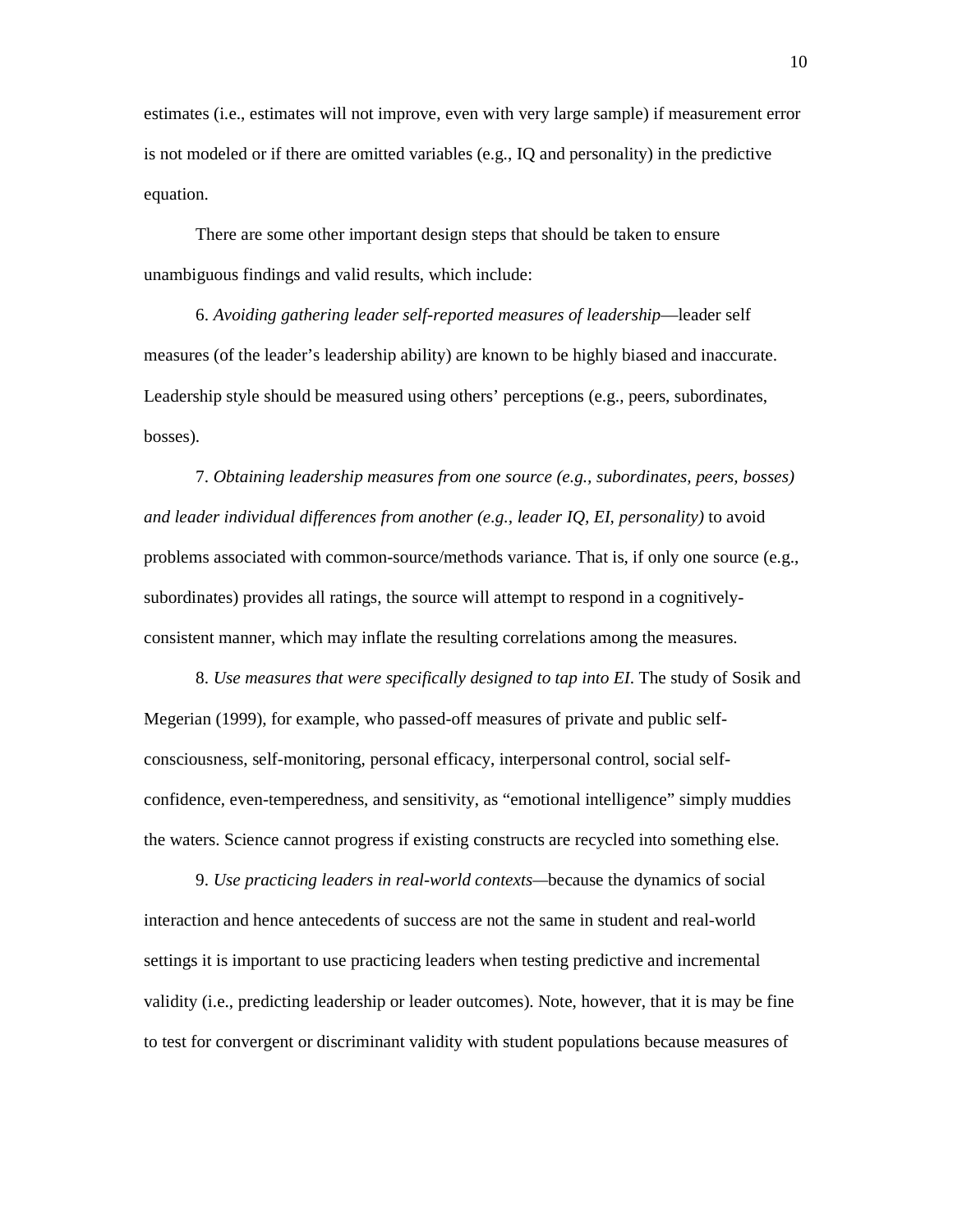personality or ability and their association with other individual-difference measures might not be too affected by age, experience, or context.

10. *Have an acceptable sample size and also control for hierarchical nestings if pertinent (i.e., levels of analysis).* An acceptable sample size means that the sample size is large enough to detect the effects (i.e., is not underpowered). Also, levels of measurement and testing need to be correctly aligned (refer to the literature on HLM, hierarchical linear or random-effects/coefficients modeling; for a brief introduction refer to Antonakis et al., 2004).

These 10 steps are not new nor are they exorbitantly taxing to implement across a research field. Establishing construct legitimacy takes time and effort. Unfortunately for the EI construct, there is still not enough evidence concerning the above steps for it to become a serious contender in the individual-differences arena.

Why emotional intelligence will not matter for leader-member relations

As I have noted elsewhere (for details see Antonakis, 2003, 2004; Antonakis et al., 2009), what positive elements there may be in emotional intelligence that correlate with leader outcomes are already captured by established individual difference-constructs, namely the big five personality constructs (i.e., neuroticism, extraversion, openness, agreeability, and conscientiousness) and general intelligence. Indeed, a recent meta-analysis showed that EI does not predict job performance beyond IQ, though it did when only tested against personality (Van Rooy, & Viswesvaran, 2004). Of course, job performance and leadership emergence or effectiveness are not isomorphic. However, if a measure is supposed to predict performance in a general sense, and this in a number of domains (as does general intelligence or conscientiousness), then it should predict leadership too. Given the overlap of EI with general intelligence and the big five personality factors, however, I would be very surprised to see EI predict leadership in an incremental validity test.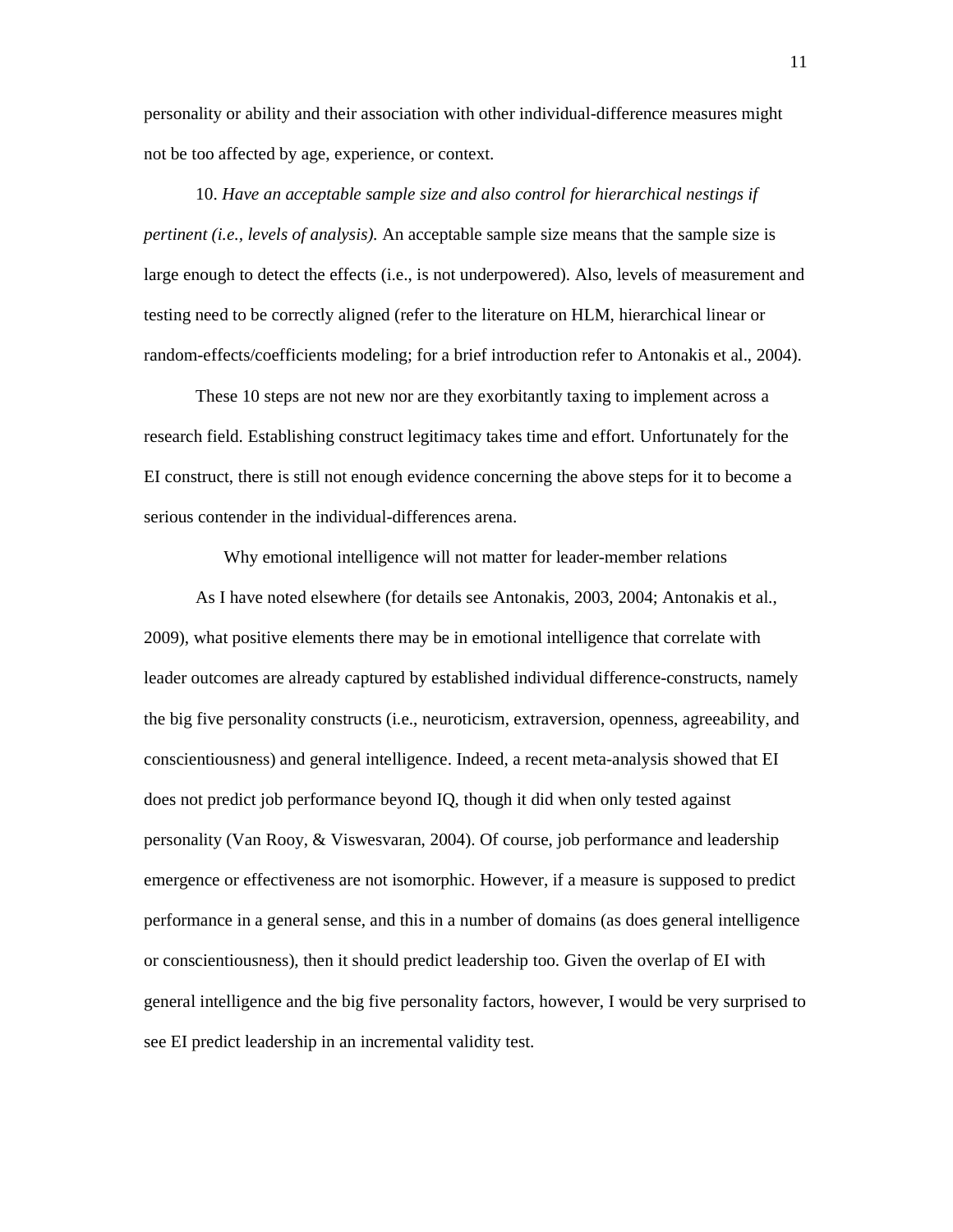I have also noted that inordinate high attunement to self and other emotional states might not be beneficial to effective leadership (Antonakis, 2003, 2004; Antonakis et al., 2009); by inordinately high I mean higher than would normally be the case. That is, an individual who exhibits a normal range in personality and IQ would certainly be able to gauge emotions in themselves and others and act on them as needed (if they were motivated to do so, which would depend on personality, mostly agreeableness and extraversion).

Being able to read emotions in others probably depends on a general informationprocessing ability because the observer has to abstract from repeated exposure to stimuli and link conditions to actions in a causally-effective manner. Thus, statements suggesting that EI is needed to be able to predict when subordinates will "be of good cheer when they are given a raise, or to suffer dissatisfaction and anxiety when given a bad performance appraisal" (Prati et al., p. 25) are simply inane; a normal individual with an average IQ could easily understand these condition-action scripts.

Another problem with individuals that are too emotionally sensitive (as are those who are high in need for affiliation) is that they would have difficulty in confronting others or maintaining a consistent position given that they are motivated to have intimate and harmonious relations with others (Antonakis & House, 2002). As concerns being highly tuned in on ones own emotion states I have noted that this mechanism might be maladaptive for leadership (Antonakis et al, 2009). That is, individuals who are overly sensitive to their own emotional states becomes anchored to knowledge of their own emotion states and, similar to the "illusion of transparency" phenomenon (see Gilovich, Savitsky, & Husted, 1998), overestimate the extent to which others can gauge this state. Consequently, they will get mired in these emotional states, particularly if they are self-conscious and vulnerable (i.e., they are highly concerned about what others think of them). These types of individuals will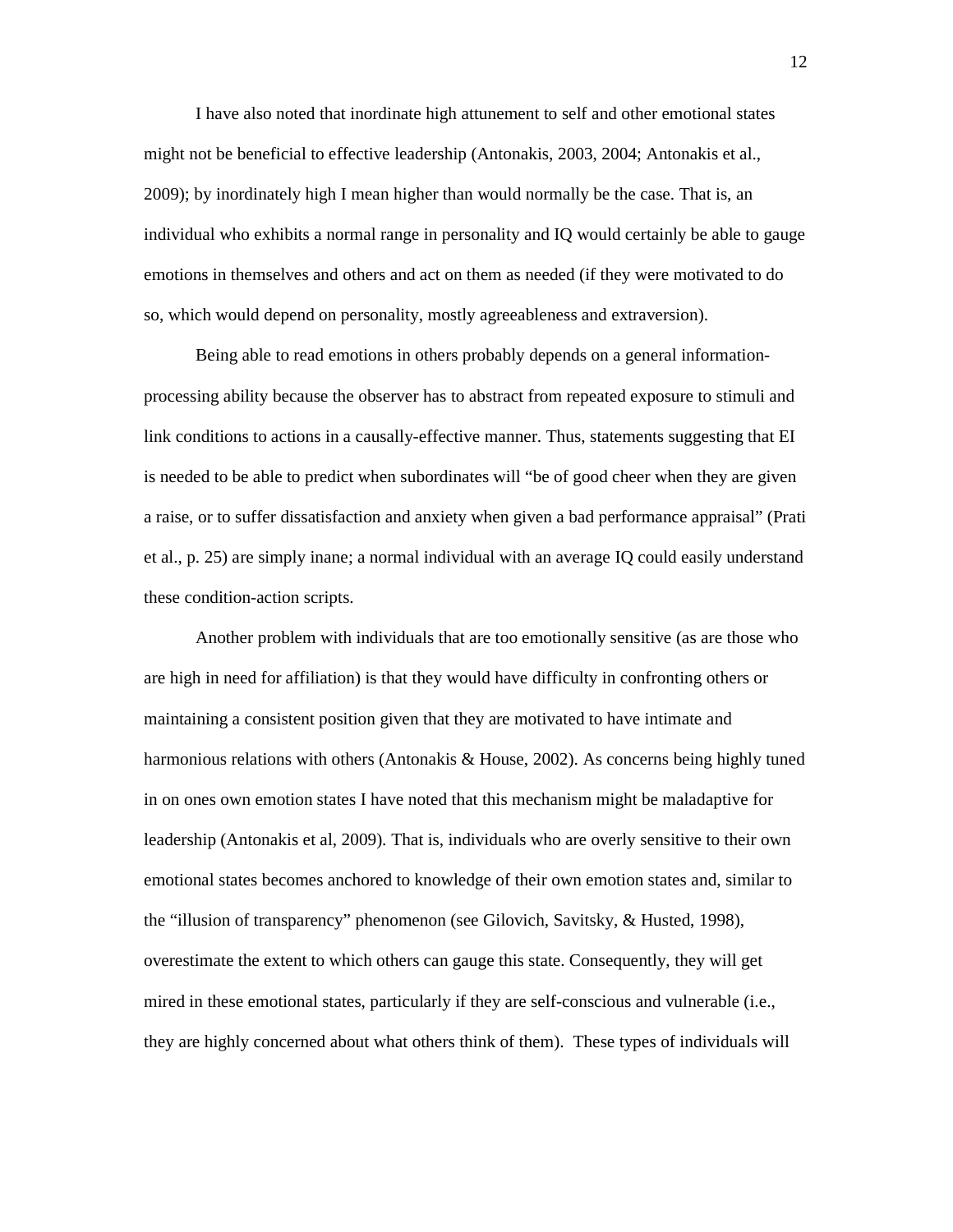have difficulty in federating followers around a vision and in keeping the bow on a steady course.

Thus, I argue that good leader-member relations (i.e., high trust, respect, and mutual obligation, Graen & Uhl-Bien, 1995), whether predicting LMX from the subordinate or from the leader comes from good old personality and general intelligence. For subordinates, I surmise that IQ will be very important, as would conscientiousness (which are reliable predictors of work performance, Salgado et al, 1998a, 1998b, Schmidt & Hunter, 1998) these are the qualities that leaders would appreciate in subordinates, and thus engender good leader-follower relations. For leaders, extraversion, conscientiousness, openness (Judge et al, 2002) and general intelligence (Judge et al., 2004) should do the trick. These factors predict leader emergence or effectiveness; thus, because LMX measures effective leader-follower outcomes and is strongly linked to effective leader styles like transformational leadership (Howell & Hall-Merenda, 1999 ; Liden, Wayne, Zhao, & Henderson, 2008; Wang et al., 2006), I assume that the individual-difference factors will predict LMX in the same way.

My chapter is, therefore, a follow-up to that of Smith (2006) in an earlier volume of this series. Smith made specific proposition regarding the relation between EI and LMX proposing that that "Leader emotional intelligence will be positively related to leader-member exchange relationship quality as perceived by subordinates" (p. 182) and that "Member emotional intelligence will be positively related to leader-member exchange relationship quality as perceived by the leader" (p. 183.). The data from the studies that I will reanalyze looking at LMX both from a leader or a subordinate point of view will show that Smith's speculations were baseless.

Does EI depends on personality and gender and does EI matter for LMX?

 Using a combination of relevant search terms, I scoured the literature for studies that had measured the following: EI (measured as a trait or as an ability), LMX, the big-five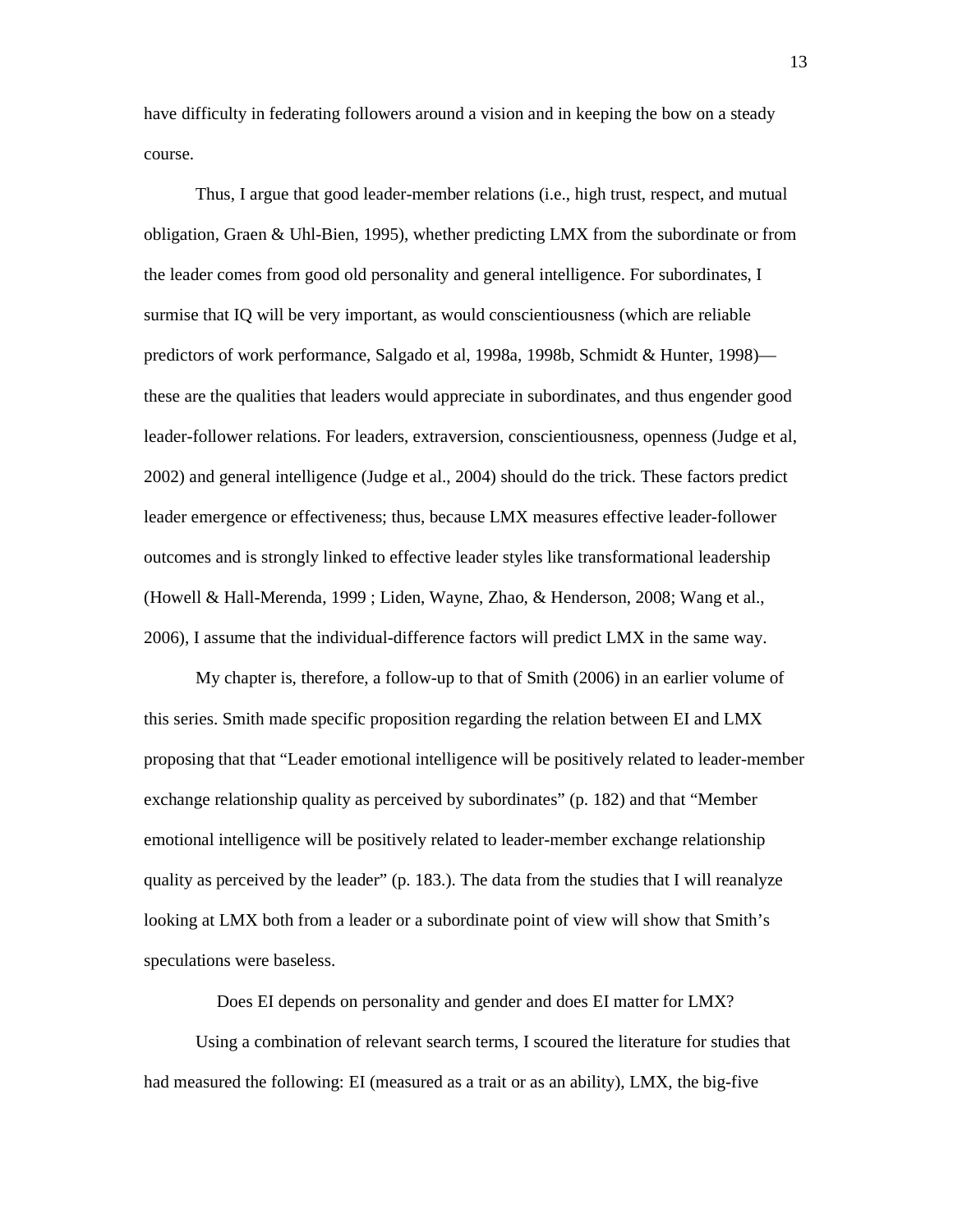personality factors, and general intelligence. I also asked colleagues and experts in LMX if they knew of such studies. Although I was not able to locate many studies, I managed to garner a handful that reported sufficient information for me to reanalyze the data using maximum likelihood estimation (I used the Mplus program). That is, I used the published data (i.e., the correlation matrix, means, standard deviations and estimates of the reliability of the constructs) to examine the extent to which the EI measures depended on personality and general intelligence or the extent to which EI predicted incremental variance in LMX while controlling for personality and general intelligence. These analyses have not been reported before, because the studies that published the data did not specifically examine these models (i.e., the studies were testing other hypotheses). Also, in many cases, the studies did not model measurement error (even though they had the information to do so), which is possible to do even in the context of regression analysis (i.e., errors in variable regression, see Cameron & Trivedi, 2005). Specifically, it is possible to reanalyze correlation matrixes using maximum likelihood estimation (Bollen, 1989) while correcting structural relations for measurement error by constraining the residual variance of the observed variable as follows (see Bollen, 1989):  $\varepsilon = (1 - \rho) * var_x$ , where ρ is an estimate of the reliability and var<sub>x</sub> is the observed variance of the variable concerned. That is, the observed variable is modeled as a single indicator of a latent variable  $\psi$  with the residual error,  $\varepsilon$  of the observed variable constrained to the value calculated from the above equation.

#### *Reanalyzing the data from the Côté and Miners*

Côté and Miners (2006) examined the antecedents of task performance in a sample of working adults ( $N= 175$ ; mean age  $= 41$  years). Although Côté and Miners were not concerned in predicting LMX or EI from other individual differences, they gathered data on the following constructs too (some of which were substantive for their hypotheses others of which were control variables): EI (measured as an ability using the venerable Mayer-Salovey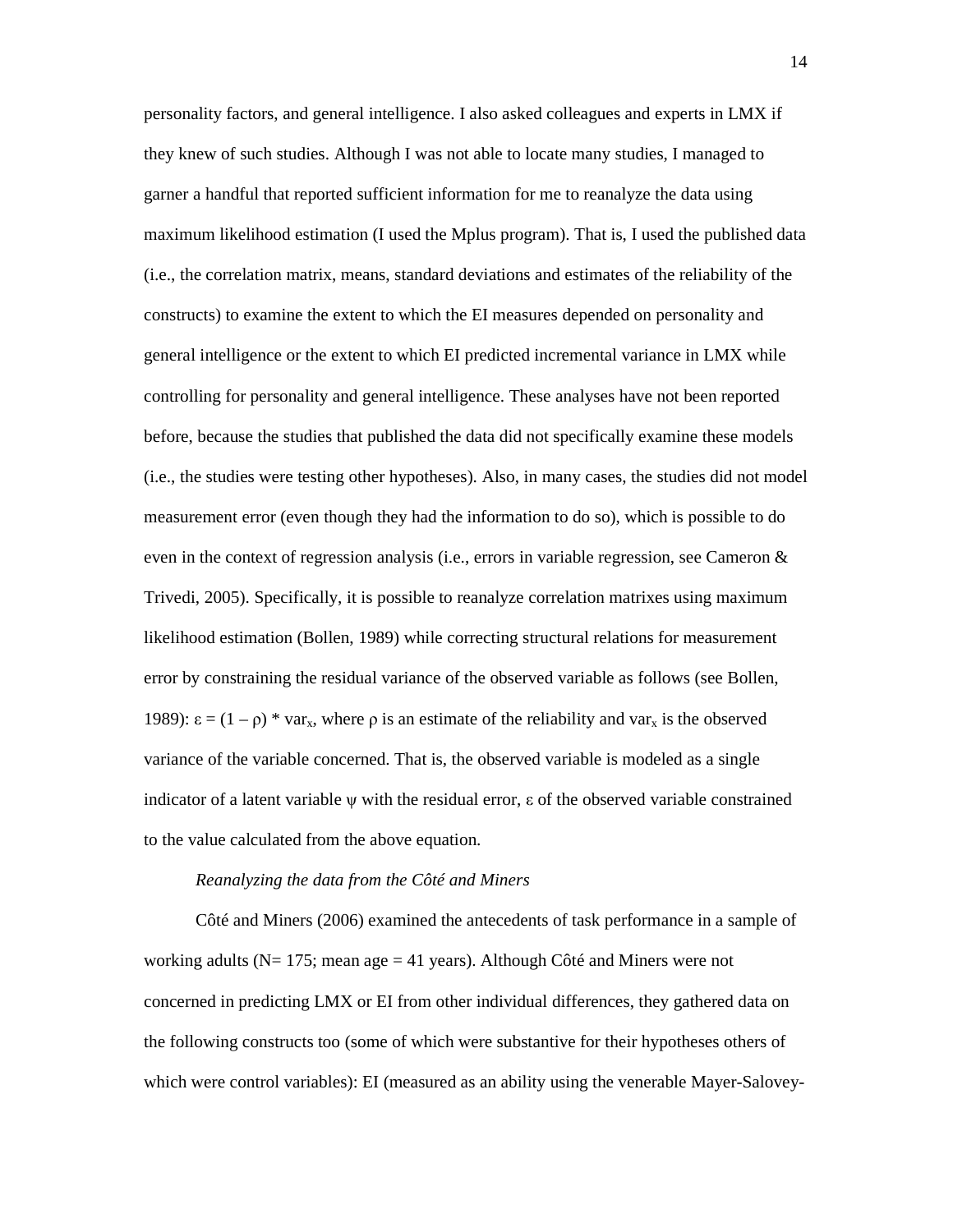Caruso MSCEIT), IQ (using Cattell's Culture Fair Intelligence Test), the big-five personality factor (using the McCrae & Costa's NEO-PI), as well as LMX (using the Graen & Uhl-Bien LMX-7 measure).

Note that for this data set, LMX ratings were provided by leaders and the individual difference measures were provided by the followers (thus, there is no problem of common methods variance). Therefore, the prediction of LMX stems from the follower-side of the leader-follower LMX dichotomy meaning that we can directly test one of Smith's (2006) propositions. Refer to Table 1 for the data I used to estimate the model.

## [Insert Table 1 here]

I first sought to predict EI from general intelligence and personality, treating the variables as observed (i.e., with perfect reliability) and then as latent (by modeling measurement error) to compare estimates as well as predicted r-squares. Refer to Table 2 for estimates.

## [Insert Table 2 here]

 As can be seem from Table 2, the variance predicted for in EI is rather substantial, whether using observed (r-square  $= .28$ ; multiple r of .53) or latent variables (r-square  $= .39$ ; multiple r of .62). It terms of variance predicted, this result is similar, but lower than that of Schulte et al., (2004), who found a multiple r of .81 (predictors were agreeability, general intelligence and gender). My results indicated that general intelligence (standardized beta  $=$ .54) and agreeability (standardized beta = .33) were significantly predictive of EI; however, if I had controlled for gender the r-square of the model may have been higher. With such results, it would be very unlikely that EI would predict LMX beyond personality and general intelligence. I then modeled LMX as an outcome of EI and the rest of the individual differences (both as observed and latent constructs). Refer to Table 3 for results.

[Insert Table 3 here]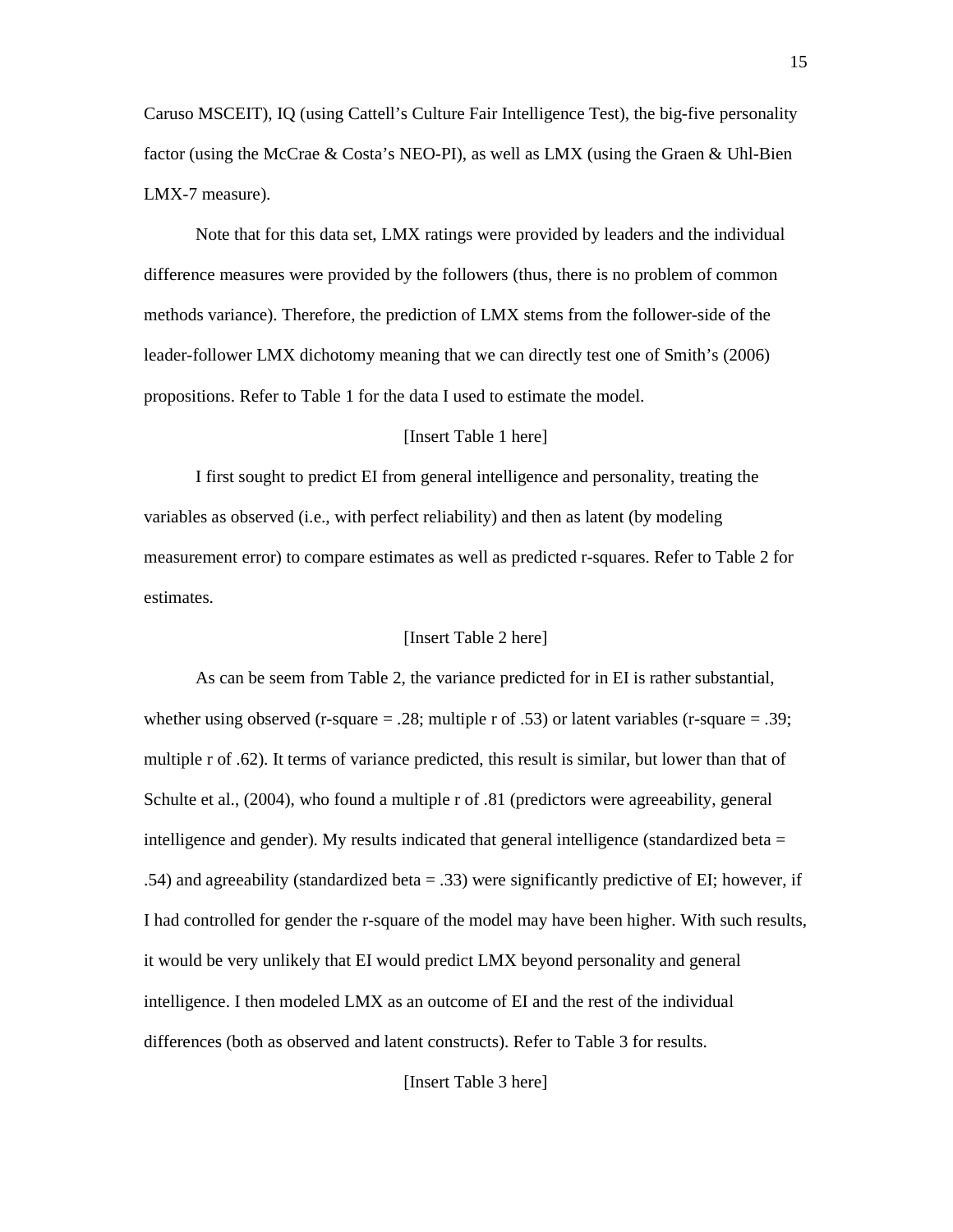Whether using observed or latent variables, EI did not predict LMX, though IQ did. Concerning the results with the latent factors, the only variable that was significantly predictive of LMX was IQ (standardized beta  $= .24$ ).

*Reanalyzing the data from the Arteche, Berneth et al., Barbuto, and Judge et al. studies* 

I borrowed the next data set from Arteche et al. (2008), who examined the relations between EI (using Bar-On EQi self reported "trait" measure), IQ (using the Watson-Glaser Critical Thinking Appraisal manual), and personality (using McCrae & Costa's NEO-PI) in a sample of employed adults (mean age  $= 43.91$  years, N=446). I used this dataset primarily to see the extent to which I could predict the EI scores from IQ and personality. However, I also obtained estimates from Berneth et al. (2007a, 2008)—based on a sample of EMBAs (average age = 30.48, including ratings of supervisors whose average age was 40.59)—for the relation between follower-rated LMX (measured either using the LMX-7 of Scandura and Graen or a scale that that Bernet et al., 2007b developed, which correlates .86 with the LMX-7) and leader personality (using the McCrae and Costs's NEO-PI). I was also able to find an estimate (*r* = .15) between a leader trait EI measure (which theoretically should correlate strongly with the Bar-On EQi) and follower-rated LMX (using the LMX-7) from Barbuto (2006). To give EI a fighting chance, I inputted an estimate of  $r = .20$  for the correlation between IQ and LMX (note, in Judge et al.'s 2004 meta-analysis, they found a correlation of .27 across different leader IQ tests and leader outcome measures; the correlation between objective performance and objectively measured IQ was .33)<sup>2</sup>. As for the relation between sex and LMX, I estimated it to be .05, given that women should be rated slightly higher than mean (as is usually the case

-

<sup>&</sup>lt;sup>2</sup> Also, to show that my estimate is reasonable, a study by Naidoo, Scherbaum, Goldstein, & Graen (2009) showed that leader GPA, which of course is not synonymous with intelligence (though it is strongly related to it, see Neisser et al., 1996), correlated with follower rated LMX across three times spans (mean *r* = .31). Although this study is limited in that participants were students, note that these were engineering students working on a practical long-term project for a client organization; thus, their task and interactions in the team were more ecologically valid than a simple short-term experimental interaction.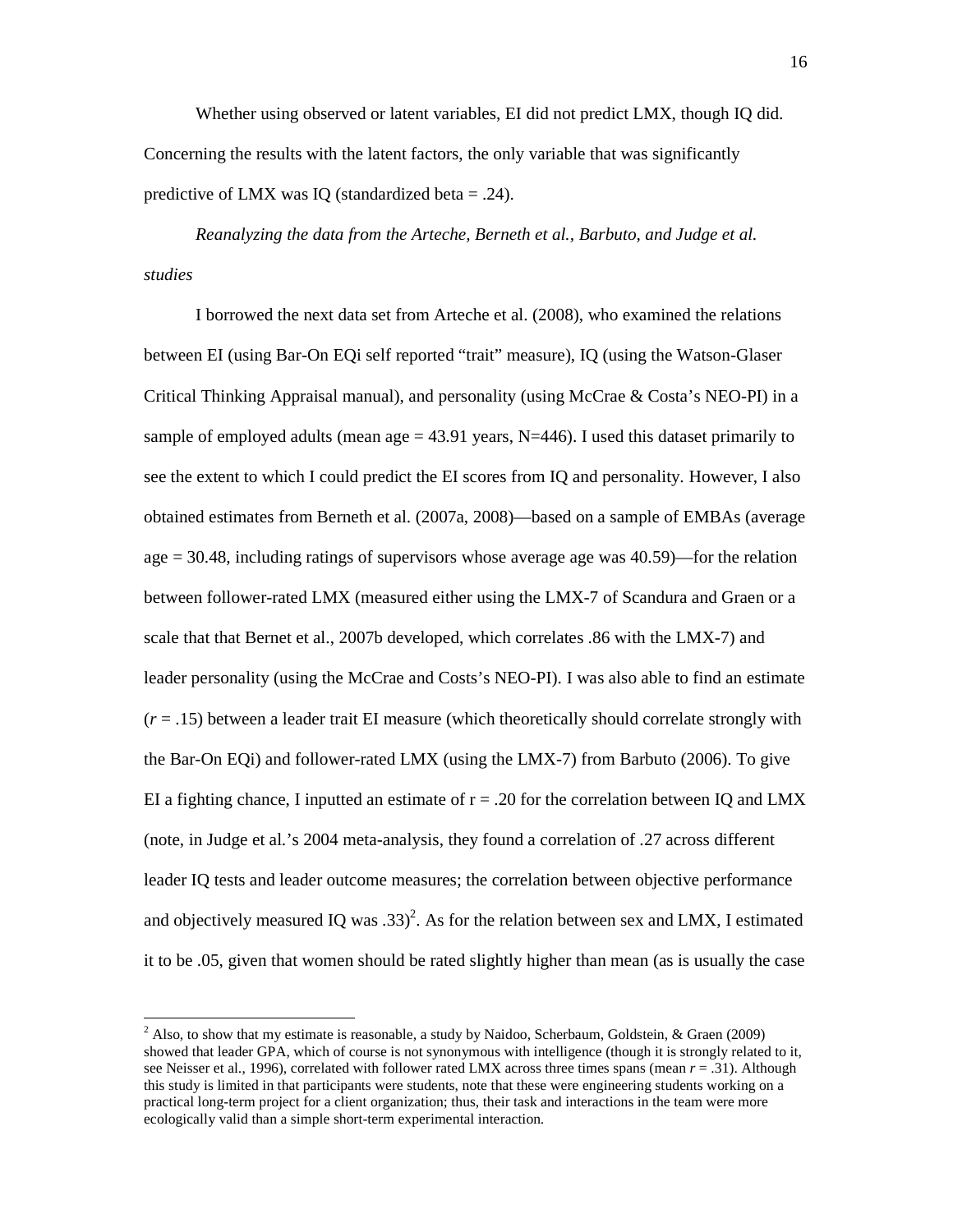with leadership in business samples, see Antonakis, Avolio, & Sivasubramaniam, 2003; Eagly, Johannesen-Schmidt, & van Engen, 2003). Finally, for the relation between LMX and age, I estimated that age should be slightly related to LMX  $(r = .10)$ -given that age and leadership effectiveness are generally weakly but positively correlated (Bass,  $2008$ )<sup>3</sup>.

Thus, using these estimates, I reconstructed a theoretical correlation matrix, reflecting the relations of the factors from the different studies, which is not entirely unreasonable to do and something akin to what other researchers have done in meta-analytic studies (e.g., Van Rooy, & Viswesvaran, 2004, when testing the incremental validity of EI over IQ). I realize that this procedure is not conventionally done; thus, the second set of results where I predict LMX from the individual differences should be considered as suggestive and interpreted with caution. Refer to the correlation matrix of the measures (Table 4).

### [Insert Table 4 here]

I first modeled EI as a dependent variable assuming observed indicators (i.e., assuming perfect reliability). As noted in Table 5, the variance predicted in the Bar-on EI measure was high (r-square  $= .40$ ; multiple r of .63). Neuroticism (standardized beta  $= -.36$ ), Extraversion (standardized beta = .36), Openness (standardized beta = .11), and Agreeability (standardized beta = .10) were significant predictors. Conscientiousness approached significance ( $p = .06$ ) and had a standardized beta of  $-.08$ , whereas IQ was unrelated to EI. When modeling measurement error, the variance predicted was very high (r-square  $= .53$ ; multiple r of .73). The big five factors that were significant included neuroticism (standardized beta  $=$  -.40), Extraversion (standardized beta  $=$  .48), Agreeability (standardized  $beta = .13$ ) and conscientiousness (standardized beta  $-.18$ ). Openness was not significantly predictive, neither was IQ.

## [Insert Table 5 here]

-

<sup>&</sup>lt;sup>3</sup> Indeed, data ( $n = 247$ ) I recently presented from European samples (Antonakis, 2007), indicated that the correlation between leader age and other-rated transformational leadership was only  $r = .06$ .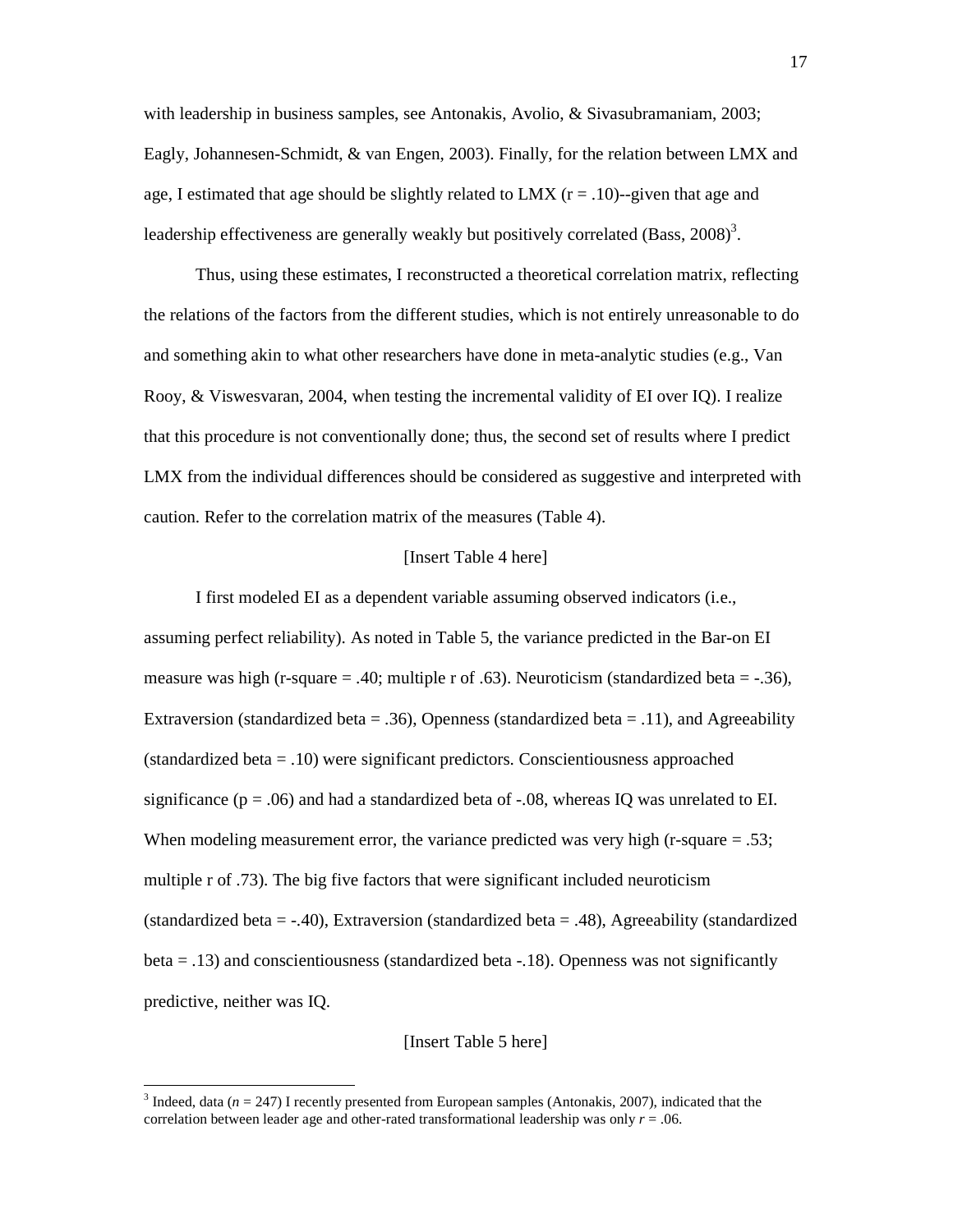Again, with such strong linear dependences, it would be very odd if EI were to predict variance in dependent outcomes beyond the variance accounted for by the big five and IQ. Nonetheless, I examine whether leader EI could predict variance in follower-rated LMX using leader personality and IQ as control variables (to test Smith's second proposition). I estimated the model twice: once specifying a sample of 446 and once with a sample size of 100, to check the stability of the estimates (and to err on the side of caution because the estimates in the Bernet et al. study were based on a sample of 195 and those of the Barbuto study were based on a sample of 80 leaders). I then re-estimated the model using the latent variable specification. Refer to results in Table 6

#### [Insert Table 6 here]

 Using observed indicators and a sample size of 446 in the input matrix showed that Neuroticism (standardized beta =  $-.11$ ), Extraversion (standardized beta = .20), Openness (standardized beta =  $-0.31$ ), Conscientiousness (standardized beta =  $0.17$ ), IQ (standardized beta  $=$  .35), Sex (standardized beta  $=$  .10), and Age (standardized beta  $=$  .18) predicted LMX (rsquare  $=$  21); EI (standardized beta  $=$  .11) approached significance too ( $p = .10$ ). However, with a sample size of 100, only Openness and IQ remained significant (extraversion and conscientiousness approached significance at *p* < .10).

Next, results using latent variables, which are more trustable because they are less biased (i.e., more consistent) and using a sample of 446 indicated that LMX could be predicted (r-square  $=$  53) by Extraversion (standardized beta  $=$  .44), Openness (standardized beta =  $-.52$ ), Conscientiousness (standardized beta =  $.16$ ), IQ (standardized beta =  $.50$ ), Sex (standardized beta = .11), and Age (standardized beta = .24). EI was not predictive, nor was Neuroticism—this result is a nice example of how estimates and *p*-values can severely biased when not taking into account measurement error. When specifying a sample size of 100, again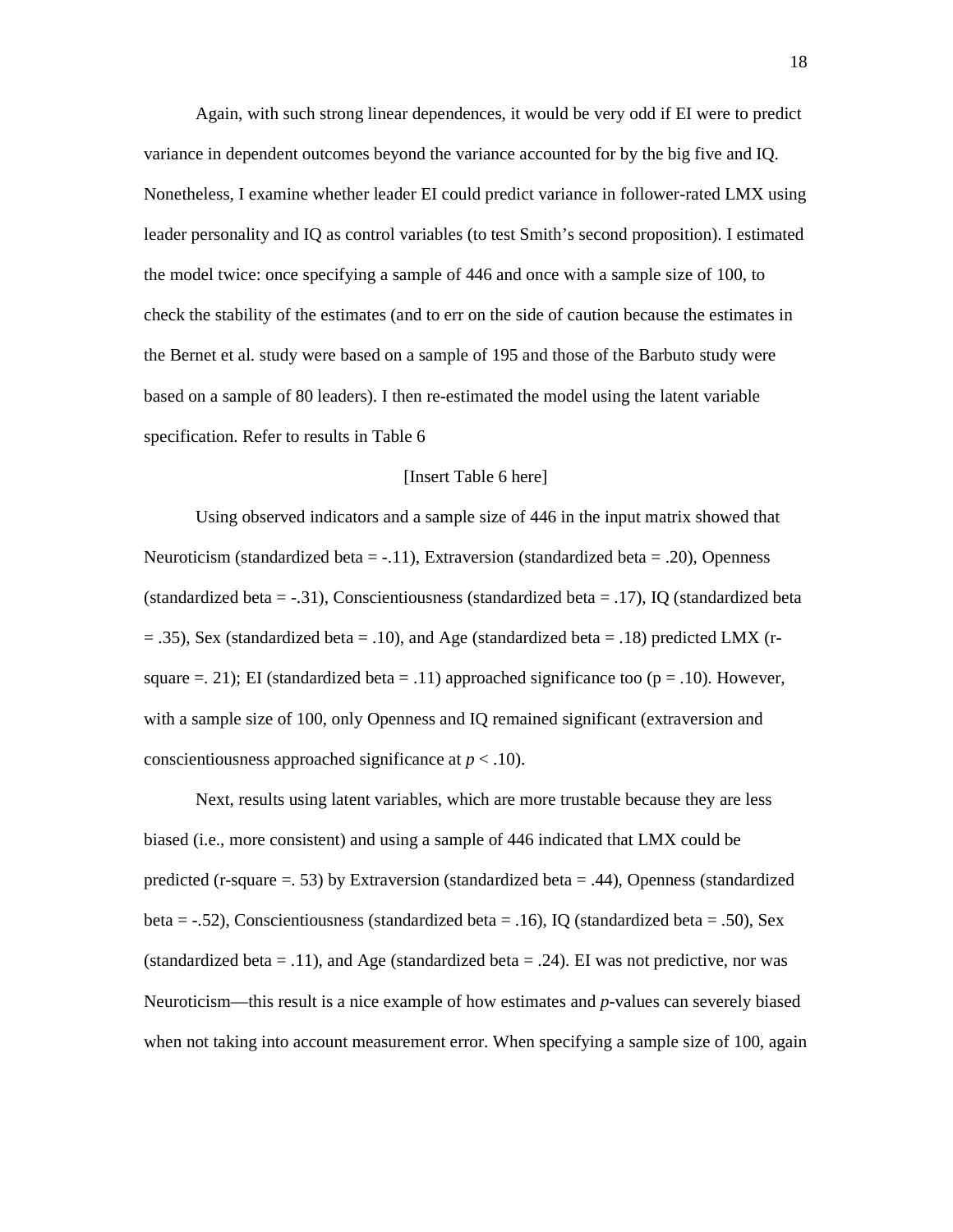only IQ and Openness were significantly predictive. These results confirm that leader EI measured as a trait does not predict LMX perceptions of subordinates.

### *Reanalyzing the data from Wong and Law, Berneth et al., Hsu et al., and Barbuto*

This analysis is essentially based on data published by Wong and Law (2002 see their Table 5), where they reported data for the big-five (McCrae and Costa's NEO-PI short form), the Wong and Law EI (WLEIS) scale, and the Bar-on EQi from a Chinese sample (n=116) of working employees at a Chinese university. Given that they reported two sets of correlations between the big five and the other factors, I averaged all estimates as I report in Table 7. Note that EQi and the WLEIS correlated strongly: the observed correlation was .63; corrected for error at the latent level I obtained an estimate of  $r_{standardized} = .88$ ,  $SE = .07$ ,  $z = 13.20$ ,  $p < .001$ . Thus, we can assume that the EQi and the WLEIS are essentially tapping the same construct, which is important for how I modeled EI, as I discuss below.

Next, using data reported by Hsu et al. (2008) I obtained an estimate of the relation of leader EI (i.e., using the Wong and Law EI scale) to follower-rated LMX (based the Bauer and Green LMX scale, which is essentially a replica of the Scandura and Graen LMX scale) in a Chinese sample (n = 55 leaders rated by 244 subordinates). This estimate was negative (*r*  $=$  -.08)<sup>4</sup>, which I used for both the WLEIS-LMX and the EQi-LMX correlation<sup>5</sup>. I modeled the reliability of the WLEIS as .90, which coincidently is the alpha reported by Hsu et al. (2008) and the alpha I calculated from Table 6, using the interfactor correlations of the WLEIS scales of the Wong and Law study (note: they did not report the alpha of their full EI

-

 $4$  Although this correlation may seem unusually low, data (n=247) that I recently presented (Antonakis, 2007), indicated that the correlation between the four leader WLEIS facets and other-rated transformational leadership was *r* = .03, *r* = -.13, *r* = .08, and *r* = -.02.

 $<sup>5</sup>$  Given the negative correlation between EI and LMX, estimating the partial correlation in a model where I</sup> control for the big five is still utile, because the zero-order correlation does not take into account multivariate affects of the other variable nor of measurement error. Also, because the sample size for this study was small, I gave EI the benefit of the doubt and also tested the model while setting the EI-LMX correlation to .21. I obtained this estimate by averaging the correlations reported by Wong and Law (2002, see Table 10) for the correlation between leader EI and three follower outcomes: job performance (*r=*.13), follower job satisfaction (*r=*.26), and follower organizational citizenship behavior (*r=*.21).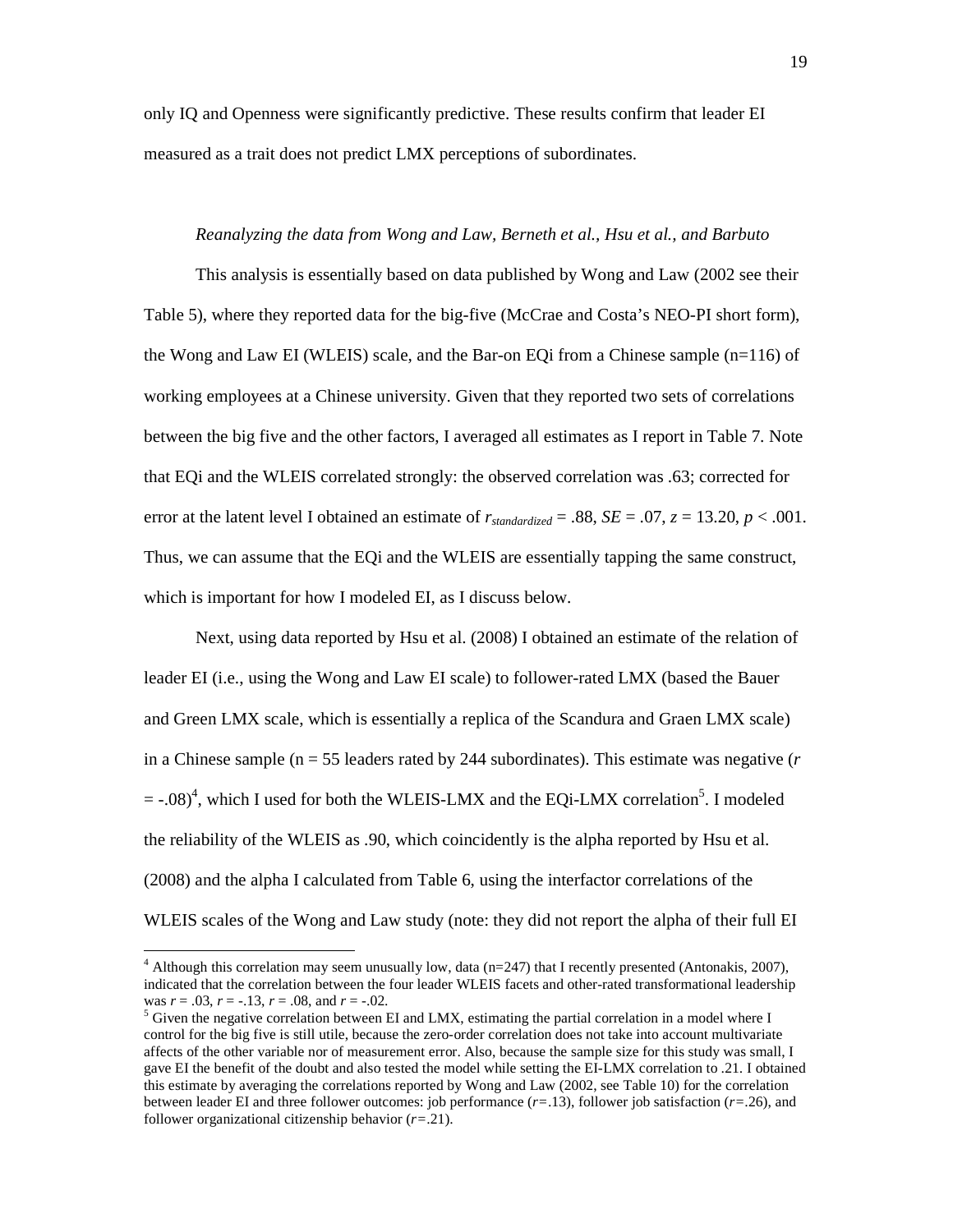scale as listed in their Table 5). Given that I could not obtain any estimates of the relations between the full big-five personality factors and LMX in a Chinese sample, I used the estimates that I reported in Table 4. Note, Vatanen (2003) reported the following correlations between the following leader personality factors and follower-rated LMX in a Chinese context: neuroticism  $(r = -0.33)$ , extraversion  $(r = 0.24)$ , and conscientiousness  $(r = -0.02)$ . With the exception of conscientiousness, the direction of the correlations for extraversion and neuroticism are similar that what I use. Finally, I do not control for IQ in this model so as not to complicate the correlation matrix (and because I did not have any data from a Chinese sample, even remotely-related data on the LMX-IQ relation); given that IQ does not correlated with trait-based EI, this omission should not bias any of the partial coefficients.

Refer to Table 7 for the data I used to test the models.

### [Insert Table 7 here]

As with the previous models, I first predict EI from the big five; these results are based on a the full correlation matrix of Wong and Law (2002) and are thus clearly interpretable. To save space, I use only the latent variable models, where I modeled the EQi and WLEIS separately (i.e., two correlated dependent variables) and jointly (as indicators of one latent EI factor with tau-equivalent loadings).

Note, the standardized loadings for the model where the EI indicators were modeled jointly were very high (i.e.,  $\lambda_1 = .85$ ;  $\lambda_2 = .99$ ), suggesting that the two EI tests are tapping the same construct. Next, the model which predicted the "super" EI factor was significant (rsquare  $= .31$ ; multiple  $r = .56$ ). Only conscientiousness was significant for this model (standardized beta  $= .45$ ), as indicated in Table 8.

### [Insert Table 8 here]

As for modeling the two dependent variables separately, results indicated that for the EQi model, the big five were collectively significantly predictive (r-square  $= .23$ ,  $p < .05$ ;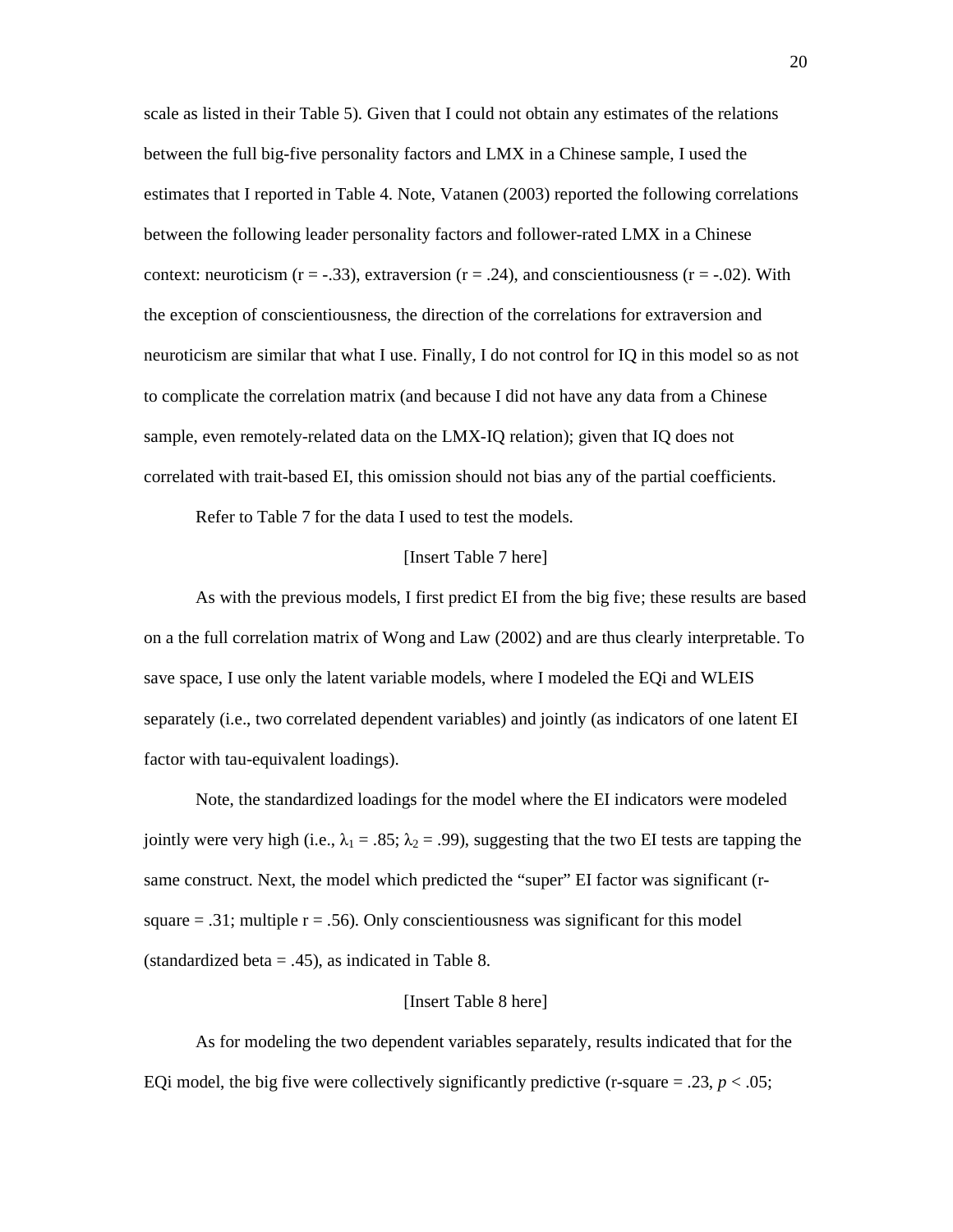multiple  $r = .48$ ), with only conscientiousness uniquely so (standardized beta = .35). For the model predicting the WLEIS, the big five were also collectively significantly predictive, though the variance predicted was much higher (r-square = .58,  $p < .05$ ; multiple r = .76); again, conscientiousness was the only factor that was significant on its own (standardized beta = .71). Again, the big five predicted a hefty amount of variance in the EI measures.

Next, I modeled LMX as an outcome of the "super" EI factor as well as for the two EI factors separately. As before, these results should be interpreted with caution and are suggestive, given that the correlation matrix is stitched together from more than one data source.

#### [Insert Table 9 here]

As I report in Table 8 (first panel), the model was significant (r-square  $= .27, p < .01$ ). Leader conscientiousness was positively predictive of follower LMX (standardized beta  $=$ .43); however, leader EI was negatively predictive of LMX (standardized beta = - .40). Extraversion approached significance (standardized beta = .25,  $p < .10$ ). Modeling the EI factors separately produced similar results; I report the result for the WLEIS model only in the table (second panel). The model was significant (r-square  $= .40, p < .05$ ) and again, leader conscientiousness (standardized beta  $=$  .77) and WLEIS (standardized beta  $=$   $\cdot$  .74) were predictive of follower LMX (results for EQi were essentially the same, though the variance predicted by the model was less, i.e., .24).

Given the small sample size of the Hsu et al. (2008), and as discussed previously, I reran the models setting the observed correlation between LMX and the EI factors to .21 while using the "super" EI factor. Refer to results in the third-panel of Table 9. Although all the coefficients were simultaneously different from zero (r-square  $=$  .18,  $p < .05$ ), none of the factors approached significance (openness did approach significance, standardized beta = -.26,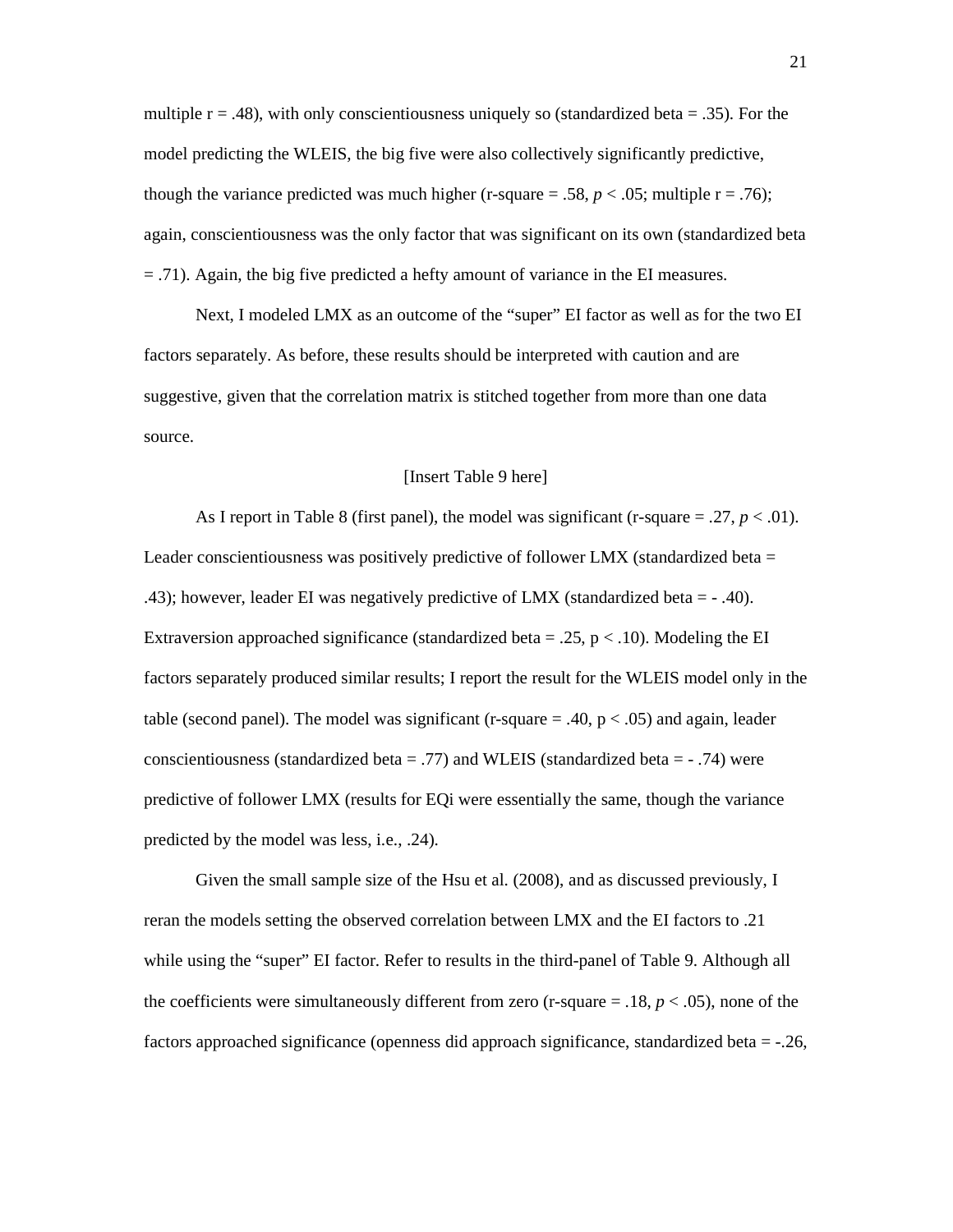p < .10). Thus, when giving EI a bit of a "head start", it still was unable to predict LMX when controlling for the big five factors.

#### Discussion and conclusion

I recently had stated that "We have had enough propositions and armchair speculation regarding the utility of El. Now we want to see data. El's proponents should pit their boat against strong competitors (i.e., "g," "big five," etc). The El boat has hardly left its theoretical moorings. When it does it will suffer a calamity of titanic proportions. Then, perhaps, a new and improved El boat will be designed that will better serve the interests of science and business" (Antonakis, 2004, p. 179). As I predicted, when using strong controls the EI construct does not hold up to empirical scrutiny.

The results clearly showed that EI ability and trait models shared much variance with personality and/or intelligence. The MSCEIT depended significantly on general intelligence and agreeableness. For the EQi, significant predictors were neuroticism, extraversion, agreeableness, and conscientiousness (though in the Chinese sample only conscientiousness was predictive). As regards the WLEIS (in the Chinese sample), it was strongly dependent on conscientiousness (recall, however, that the big five had a multiple correlation of .76 with the WLEIS). With such dependencies, it was not surprising to see that EI did not predict LMX.

In testing the ability model, the most important predictors of LMX was general intelligence. In testing the incremental validity of the EI ability model only general intelligence was a significant predictor. As regarding the incremental validity test of the EQi traits model (in Anglo-Saxon settings), general intelligence, extraversion, and conscientiousness were significant predictors (unexpectedly, openness was negatively predictive). Finally, in the Chinese contexts, conscientiousness was positively predictive of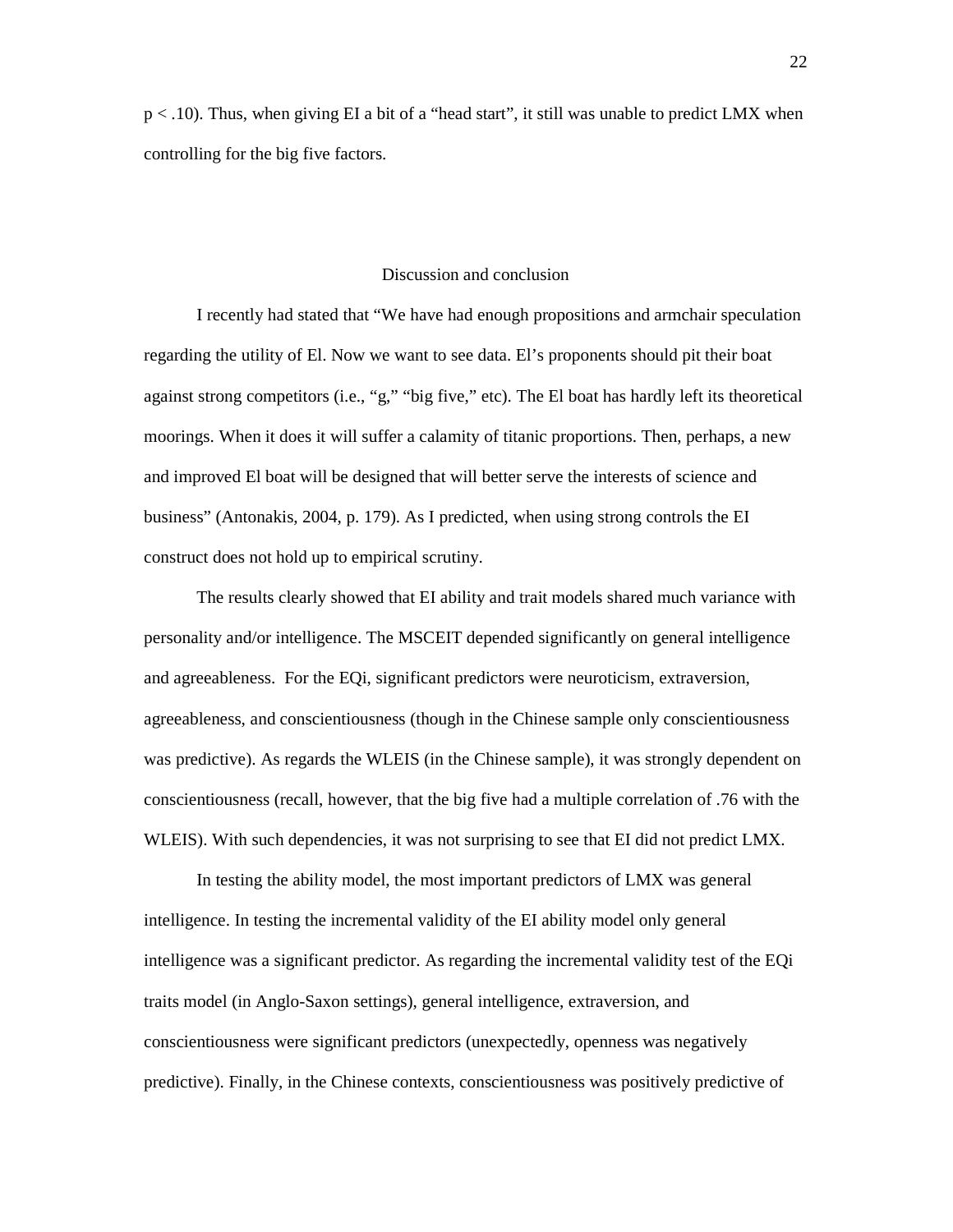LMX and EI was *negatively* predictive or *unrelated* to LMX (in the latter, I was extremely lenient with EI). These results, insofar as the validity of EI is concerned, are hardly surprising; self-measures (trait) of EI overlap too much with personality (Matthews et al., 2002), and ability-based EI tests (e.g., MSCEIT) overlap too much with general intelligence (see Schulte et al., 2004).

As the results of this study indicate, the EI theory, whether from an ability or trait perspective, does not produce the stellar results that many would have expected. Matthews et al.'s (2002) suggestion that "EI researchers are trying to fly before they can walk" (p. 521) seems to have been very insightfulEI researchers should go back to the drawing board and devise other ways to measure this elusive construct.

A maximum in science is to avoid renaming established constructs something else, as is the case with many of the trait models of EI. As soberly mentioned by Matthews et al., (2002), "a test should not be labeled as a measure of EI when really it is a measure of some other, well-established personality trait or related individual-difference variable. . . If this practice were repeated throughout the scientific community, thousands of new (but redundant) tests would flood the market each year" (p. 45). Thus it behooves researchers to proceed cautiously in what might seem uncharted territory and to adequately examine the extent to which they may be re-exploring a construct that has been already discovered.

The results of this study are not without limitations specifically concerning the incremental validity results. Meta-analysts (Van Rooy & Viswesvaran, 2004), however, frequently impute validities in correlation matrixes so as simulate multivariate relations. Of course, having data that directly measures constructs in the same individuals is highly desirable, though in the absence of this data I did the next best thing. The results of my reanalysis of secondary data concerning the extent to which EI is predicted by general intelligence and personality, however, are without confound and can be validly interpreted.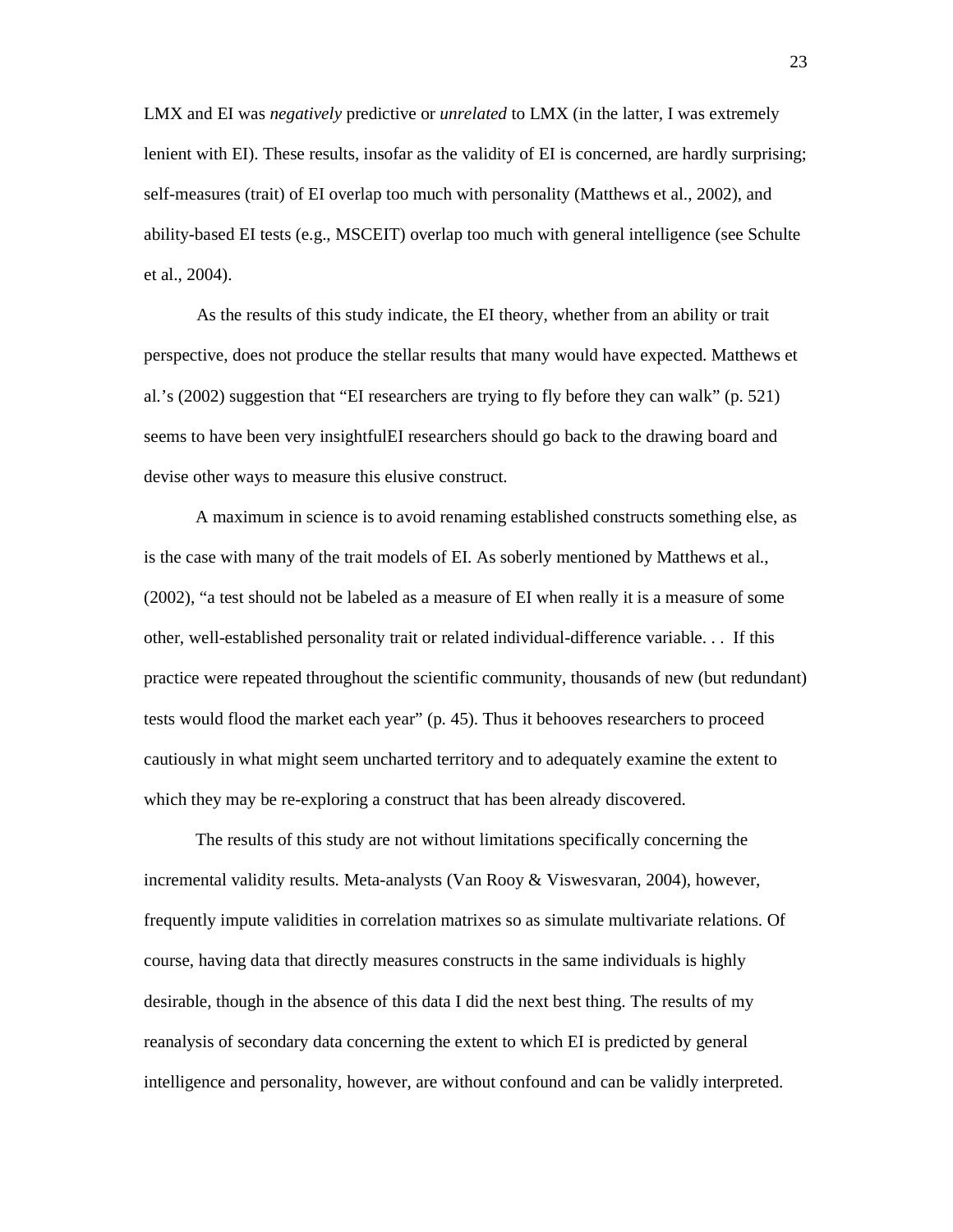To conclude, I trust that researchers will henceforth take the appropriate methodological controls when using EI measures for predictive purposes. Indeed, we are in need for more studies that examine the predictive validity of EI for leadership. With a bit more data, integrative, meta-analytical tests can be conducted to either give a new lease of life to EI or to shut it down for good.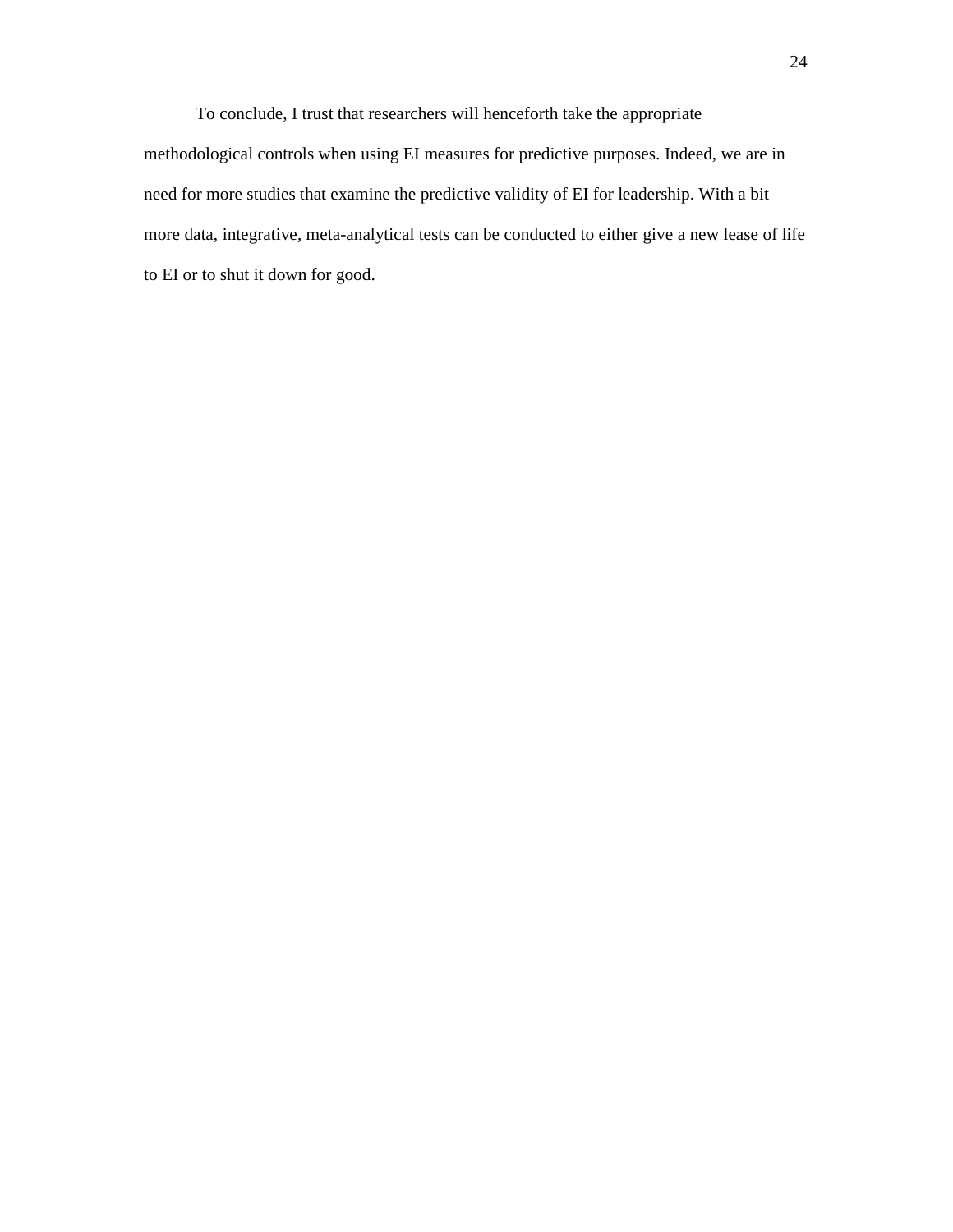### References

- Antonakis, J. (2003). Why "emotional intelligence" does not predict leadership effectiveness: A comment on Prati, Douglas, Ferris, Ammeter, and Buckley. *International Journal of Organizational Analysis, 11*(4), 355-361*.*
- Antonakis, J. (2004). On why "emotional intelligence" will not predict leadership effectiveness beyond IQ or the "big five": An extension and rejoinder. *Organizational Analysis, 12*(2), 171-182.
- Antonakis, J. (2007). Gender and leadership. *National Centre of Competence in Research (NCCR) workshop for Swiss Centre for Affective Sciences. University of Neuchâtel, Switzerland.*
- Antonakis, J., Ashkanasy, N. M., & Dasborough, M. (in press). Does leadership need emotional intelligence? *Leadership Quarterly*.
- Antonakis, J., Avolio, B.J., & Sivasubramaniam, N. (2003). Context and leadership: An examination of the nine- factor full-range leadership theory using the Multifactor Leadership Questionnaire. *The Leadership Quarterly, 14,* 261-295.
- Antonakis, J., & House, R. J. (2002). An analysis of the full-range leadership theory: The way forward. In B. J. Avolio & F. J. Yammarino (Eds.) *Transformational and charismatic Leadership: The road ahead*, (pp. 3-33). Amsterdam: Elsevier Science/JAI.
- Antonakis, J., Schriesheim, C. A., Donovan, J. A., Gopalakrishna-Pillai, K., Pellegrini, E. K., & Rossomme, J. L. (2004). Methods for studying leadership. In J. Antonakis, A. T. Cianciolo, & R. J. Sternberg (Eds.). *The nature of leadership*, (pp. 48-70)*.* Thousand Oaks: Sage Publications.
- Arteche, A., Chamorro-Premuzic, T., Furnham, A., & Crump, J. (2008). The relationship of trait EI with personality, IQ and Sex in a UK sample of employees. *International Journal of Selection and Assessment, 16*, 421-426.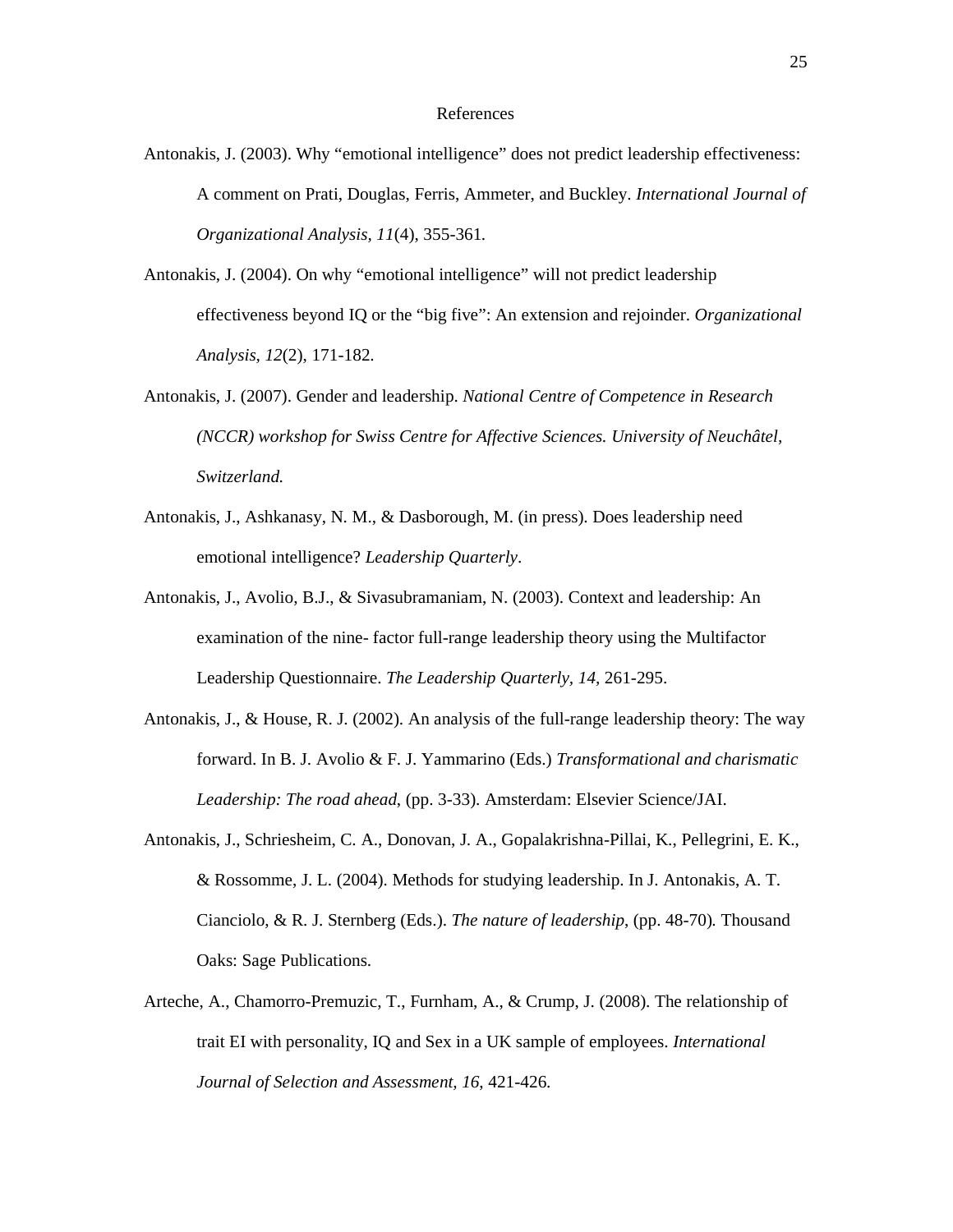- Ashkanasy, N. M., & Daus, C. S. (2005). Rumors of the death of emotional intelligence in organizational behavior are vastly exaggerated. *Journal of Organizational Behavior*, *26*, 441-452.
- Barbuto, J. E. (2007). Testing the Emotional Intelligence of Leaders as an Antecedent to Leader-Member Exchanges: A field study. *Paper presented at the ALE Annual Conference, Bozeman, Montana, U.S.A*.
- Bass, B. M. (2008). The Bass Handbook of Leadership: Theory, Research, and Managerial Applications (4th ed.). New York: The Free Press.
- Berneth, J. B., Armenakis, A. A., Field, H. S., Giles, W. F., & Walker, H. J. (2007a). Is personality associated with perceptions of LMX? An empirical study. *Leadership & Organization Development Journal, 28,* 613-631.
- Berneth, J. B., Armenakis, A. A., Field, H. S., Giles, W. F., & Walker, H. J. (2007b). Leadermember social exchange (LMSX): Development and validation of a scale. *Journal of Organizational Behavior, 28*, 979-1003
- Berneth, J. B., Armenakis, A. A., Field, H. S., Giles, W. F., & Walker, H. J. (2008). The influence of personality differences between subordinates and supervisors on perceptions of LMX: An empirical investigation. *Group & Organization Management, 33*, 216-240.
- Bollen, K. A. (1989). *Structural equations with latent variables.* New York: John Wiley & Sons.
- Cameron, A. C, & Trivedi, P, K. (2005). *Microeconometrics: Methods and Applications*. , New York: Cambridge University Press.
- Côté, S., & Miners, C. T. H. (2006). Emotional intelligence, cognitive intelligence, and job performance. *Administrative Science Quarterly, 51*, 1-28.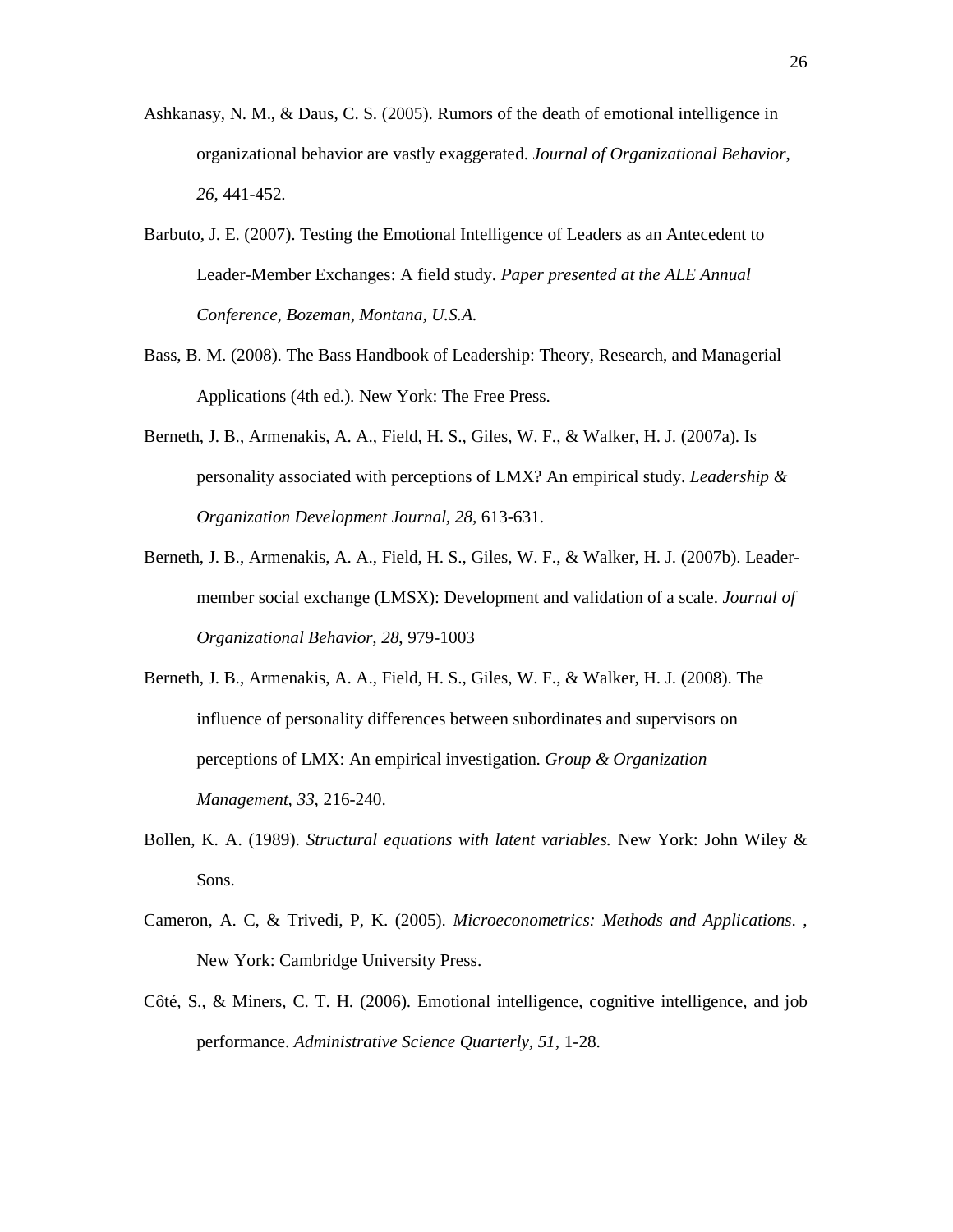- Davies, M., Stankov, L., & Roberts, R. D. (1998). Emotional intelligence: In search of an elusive construct. *Journal of Personality and Social Psychology, 75*, 989-1015.
- Daus, C. S., & Ashkanasy, N. M. (2005). The case for an ability-based model of emotional intelligence in organizational behavior. *Journal of Organizational Behavior*, *26*, 453- 466.
- Eagly, A. H. , Johannesen-Schmidt, M. C., & van Engen, M. L. (2003). Transformational, transactional, and laissez- faire leadership styles: A meta-analysis comparing women and men. *Psychological Bulletin, 129*, 569-591.
- Feyerherm, A. E., & Rice, C. L. (2002). Emotional intelligence and team performance: The good, the bad and the ugly*. The International Journal of Organizational Analysis, 10*, 343-362.
- Gilovich, T., Savitsky, K., Medvec, V. H. (1998). The illusion of transparency: Biased assessments of others' ability to read one's emotional states. *Journal of Personality and Social Psychology, 75*, 332-346.
- Goleman, D. (1995). *Emotional Intelligence.* New York: Bantam Books.
- Goleman, D. (1998). *Working with emotional intelligence*. New York: Bantam Books.
- Goleman, D., Boyatzis, R., & McKee, A. (2002). *Primal leadership.* Boston: HBS Press.
- Graen, G. B., & Uhl-Bien, M. (1995). Relationship-based approach to leadership development of leader-member (LMX) theory of leadership over 25 years: Applying a multi-level multi-domain perspective. *Leadership Quarterly*, *6*, 219-247.
- Howell, J. M. & Hall-Merenda, K. E. (1999). The ties that bind: The impact of leader-member exchange, transformational and transactional leadership, and distance on predicting follower performance. *Journal of Applied Psychology, 84,* 680-694.
- Hsu B. F., Chen W. Y., Wang M. L. & Lin Y. Y. (2008). The Relationship between Supervisory Support and Work-Family Conflict: The Guanxi, LMX, and Emotional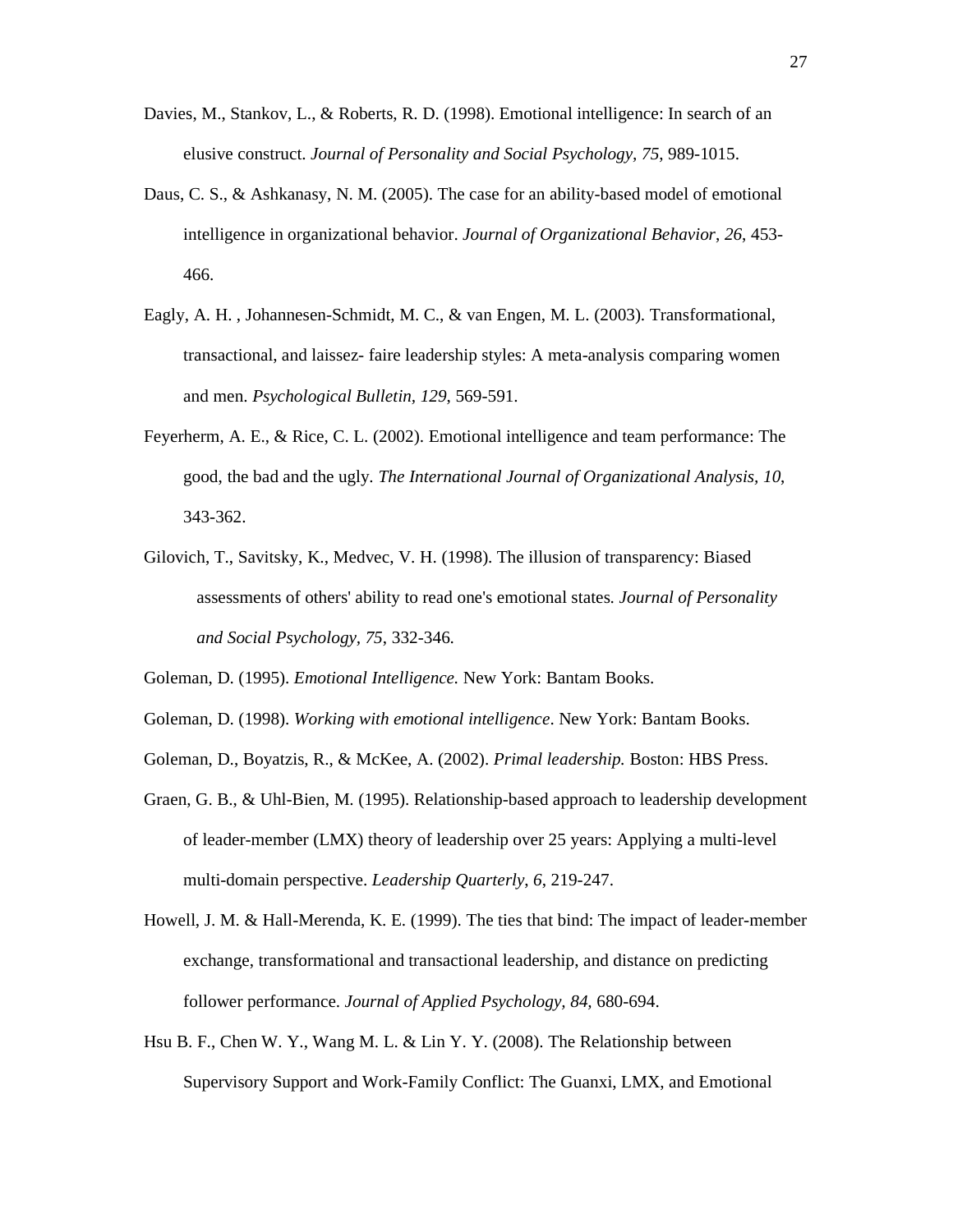Intelligence Perspectives. *Paper presented at the Portland International Conference on Management Engineering and Technology, University of Pretoria, Cape Town, South Africa*, Vols. 1-5, 1621-1627.

- Jordan, P. J., Ashton-James, C. E., & Ashkanasy, N. M. (2006). Evaluating the claims: Emotional intelligence in the workplace. In Kevin R. Murphy (ed). *A critique of emotional intelligence* (pp. 189-210). Mahwah, NJ: Lawrence Erlbaum.
- Judge, T. A., Bono, J. E., Ilies, R., & Gerhardt, M. W. (2002). Personality and Leadership: A Qualitative and Quantitative Review. *Journal of Applied Psychology, 87*, 765-780.
- Judge, T. A., Colbert, A. E., & Ilies, R. (2004). Intelligence and leadership: A quantitative review and test of theoretical propositions. *Journal of Applied Psychology, 89*, 542-552.
- Kennedy, P. (2003). *A guide to econometrics*. (5th ed.) Cambridge, MA: MIT Press.
- Liden, R. C., Wayne, S. J., Zhao, H., & Henderson, D. (2008). Servant leadership: Development of a multidimensional measure and multi-level assessment. *Leadership Quaterly, 9,* 161-177.
- Locke E. A. (2005). Why emotional intelligence is an invalid concept. *Journal of Organizational Behavior*, *26*, 425-431.
- Lopes, P. N., Salovey, P., Côté, S., & Beers, M. (2005). Emotion regulation ability and the quality of social interaction. *Emotion, 5*, 113-118.
- Matthews, G., Zeidner, M., & Roberts, R. D. (2002). *Emotional Intelligence: Science and Myth*. Cambridge, MA: MIT Press.
- Matthews, G., Emo, A. K., Roberts, R. D., & Zeidner, M (2006). What is this thing called emotional intelligence. In Kevin R. Murphy (ed). *A critique of emotional intelligence*  (pp. 189-210). Mahwah, NJ: Lawrence Erlbaum.
- Mayer, J. D., Caruso, D., & Salovey, P. (1999). Emotional intelligence meets traditional standards for an intelligence. *Intelligence, 27*, 267-298.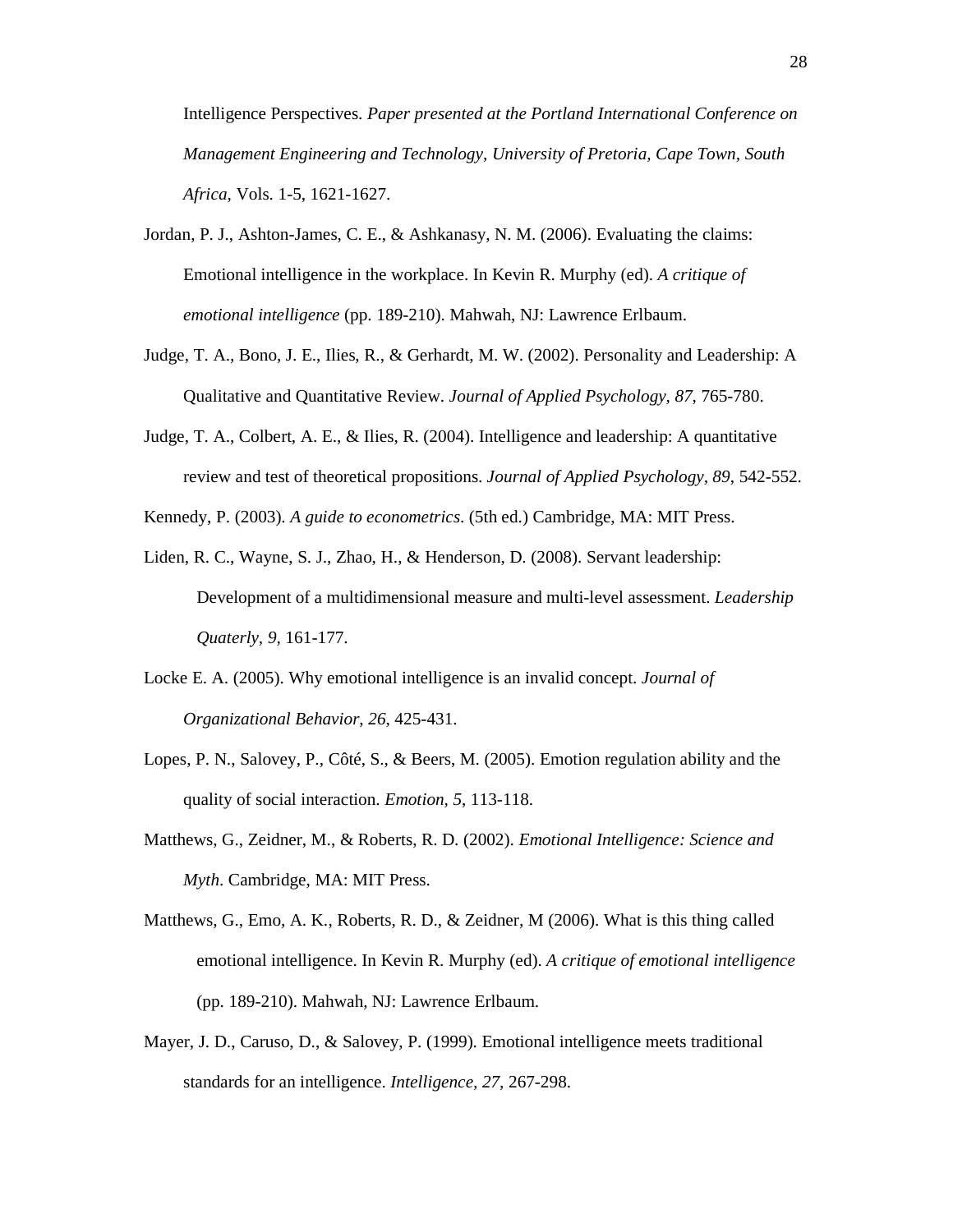- Mayer, J. D., Salovey, P., & Caruso, D. R. (2008). Emotional intelligence: New ability or Eclectic Traits? *American Psychologist, 63*, 503-517.
- Murphy, K. R. (ed.) (2006). *A critique of emotional intelligence: What are the problems and how can they be fixed?* Mahwah: Lawrence Erlbaum Associates.
- Naidoo, L. J., Scherbaum, C. A., Goldstein, H. W., & Graen, G. B. (2009). A longitudinal examination of LMX, ability, differentiation and team performance. *Poster presented at the 24th Annual Conference of the Society for Industrial and Organizational Psychology*, New Orleans, LA.
- Neisser, U., Boodoo, G., Bouchard, T. J., Boykin, A. W., Brody, N., Ceci, S. J., et al. (1996). Intelligence: Knowns and unknowns. *American Psychologist, 51*, 77-101.
- Prati, L. M., Douglas, C., Ferris, G. R. Ammeter, A. P., & Buckley, M. R. (2003). Emotional intelligence, leadership effectiveness, and team outcomes. *The International Journal of Organizational Analysis, 11*, 21-30.
- Roberts, R. D., Zeidner, M., & Matthews, G. (2001). Does emotional intelligence meet traditional standards for an intelligence? Some new data and conclusions. *Emotion, 1*, 196-231.
- Rubin, R. S., Munz, D. C., & Bommer, W. H. (2005). Leading from within: The effects of emotion recognition and personality on transformational leadership behavior. *Academy of Management Journal, 48,* 845-858.
- Salgado, J. F., Anderson, N., Moscoso, S., Bertua, C., & de Fruyt, F. (2003a). International validity generalization of GMA and cognitive abilities: A European community metaanalysis. *Personnel Psychology, 56*, 573-605.
- Salgado, J. F., Anderson, N., Moscoso, S., Bertua, C., de Fruyt, F., & Rolland J. P. (2003b). A meta-analytic study of general mental ability validity for different occupations in the European Community. *Journal of Applied Psychology, 88*, 1068-1081.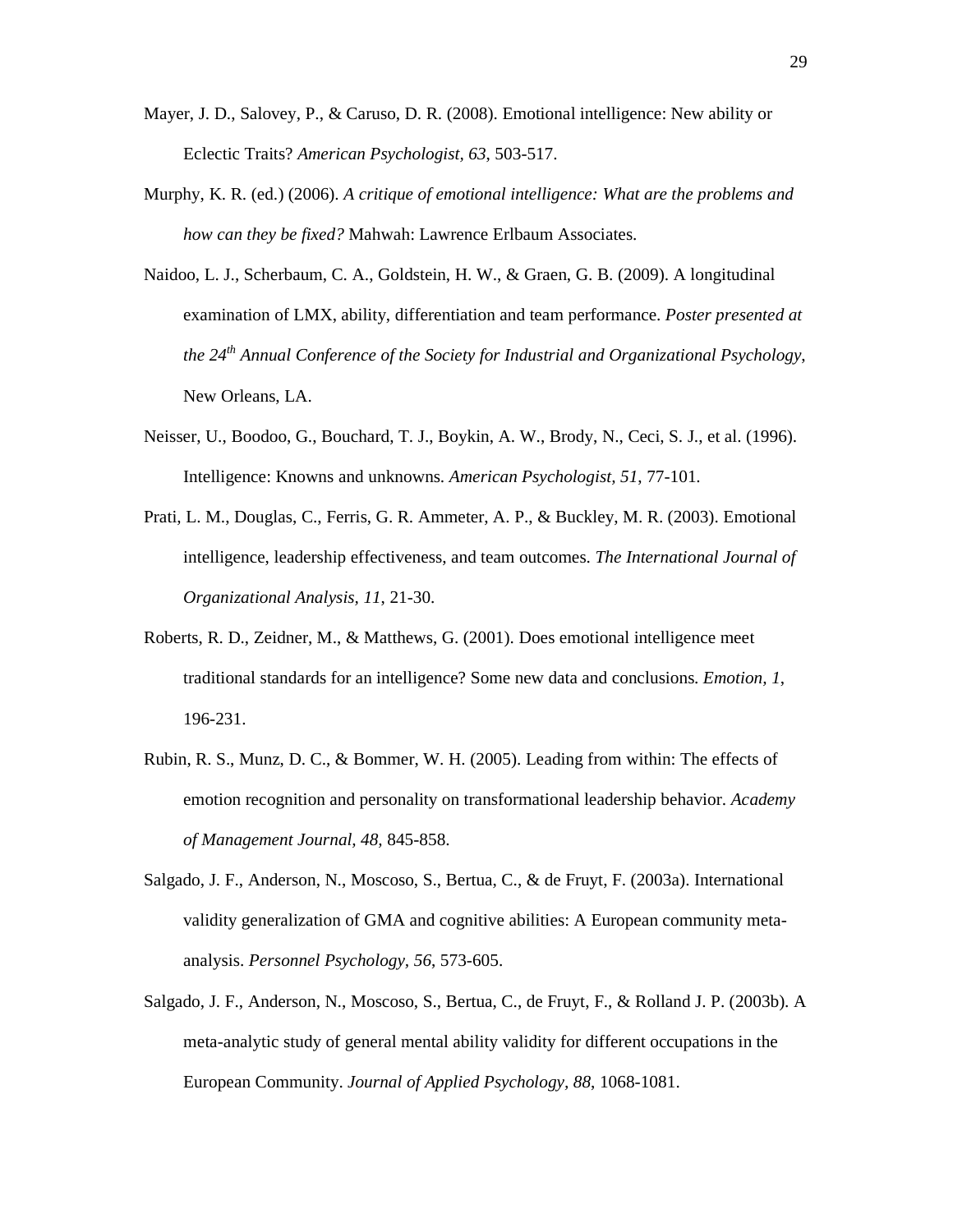- Schulte, M. J., Ree, M. J., & Carretta, T. R. (2004). Emotional intelligence: Not much more than g and personality. *Personality and Individual Differences*, *37*, 1059-1068.
- Schmidt, F. L., & Hunter, J. E. (1998). The validity and utility of selection methods in personnel psychology: Practical and theoretical implications of 85 years of research findings. *Psychological Bulletin, 124*, 262-274.
- Sosik, J., & Megerian, L. E. (1999). Understanding leader emotional intelligence and performance: The role of self-other agreement on transformational leadership perceptions. *Group & Organization Management, 24,* 367-390.
- Sternberg, R. J. (1999). Review of D. Goleman, Working with emotional intelligence. *Personnel Psychology, 52*, 780-783.
- Smith, M. L. (2006). Emotional intelligence, leader-member exchange, and individual contributions to organizational social capital. In G. B. Graen (Ed). *LMX leadership: Sharing Network Leadership* (pp. 169-189)*.* Greenwich, CT: Information Age Publishing.
- Van Rooy, V. D., & Viswesvaran, C. (2004). Emotional intelligence: A meta-analytic investigation of predictive validity and nomological net. *Journal of Vocational Behavior, 65*, 71-95*.*
- Vatanen, A. (2003). Leader-follower relations in an intercultural Chinese context. *Doctoral dissertation, Swedish School of Economics and Business Administration.*
- Wong, C.-S., & Law, K. S. (2002). The effects of leader and follower emotional intelligence on performance and attitude: An exploratory study, *Leadership Quarterly*, *13*, 243-274.
- Wang, H., Law, K. S., Hackett, R. D., Wang, D., & Chen, Z. X. (2006). Leader-member exchange as a mediator of the relationship between transformational leadership and followers' performance and organizational citizenship behavior. *Academy of Management Journal, 40*, 420-432.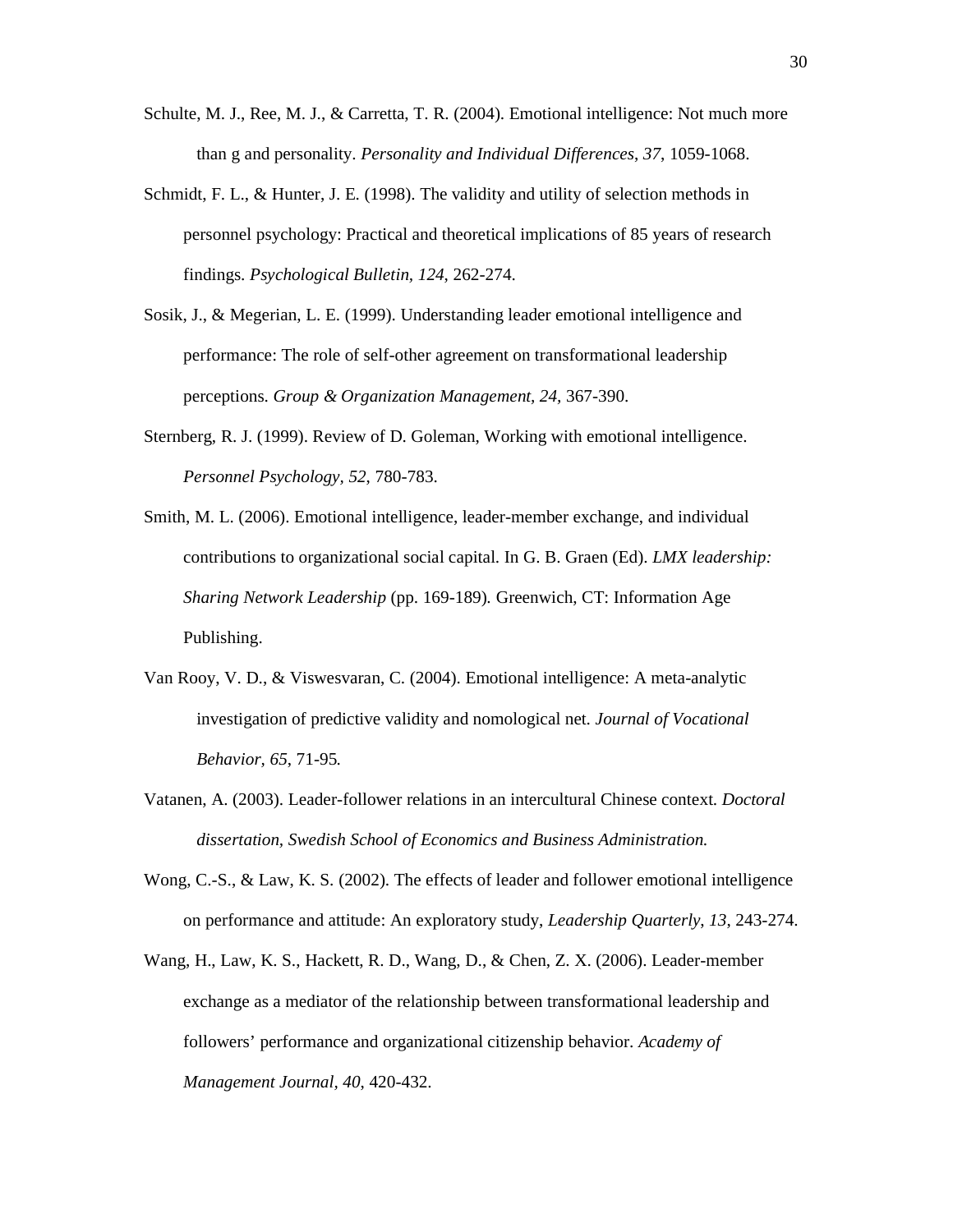- Youngcourt, S. S., Zhang, Z., & Arvey, R. D. (2005). The determinants of the LMX exchange: Potential genetic influences? In G. Graen & J. A. Graen (Eds.), *Global organizing designs, LMX leadership: The series* (vol. 3; pp. 217-233). Greenwich, CT: Information Age.
- Yukl, G. (2008). How leaders influence organizational effectiveness. *Leadership Quarterly*, *19*, 708-722.
- Zaccaro, S. J., & Horn, Z. N. J. (2003). Leadership theory and practice: Fostering an effective symbiosis. *Leadership Quarterly, 14*, 769-806.
- Zeidner, M., Matthews, G., & Roberts, R. D. (2001). Slow down, you move too fast: Emotional intelligence remains an "elusive construct." *Emotion, 1*, 265-275*.*
- Zeidner, M., Matthews, G., & Roberts, R. D. (2004). Emotional intelligence in the workplace: A critical review. *Applied Psychology: An International Review, 53*, 371-399*.*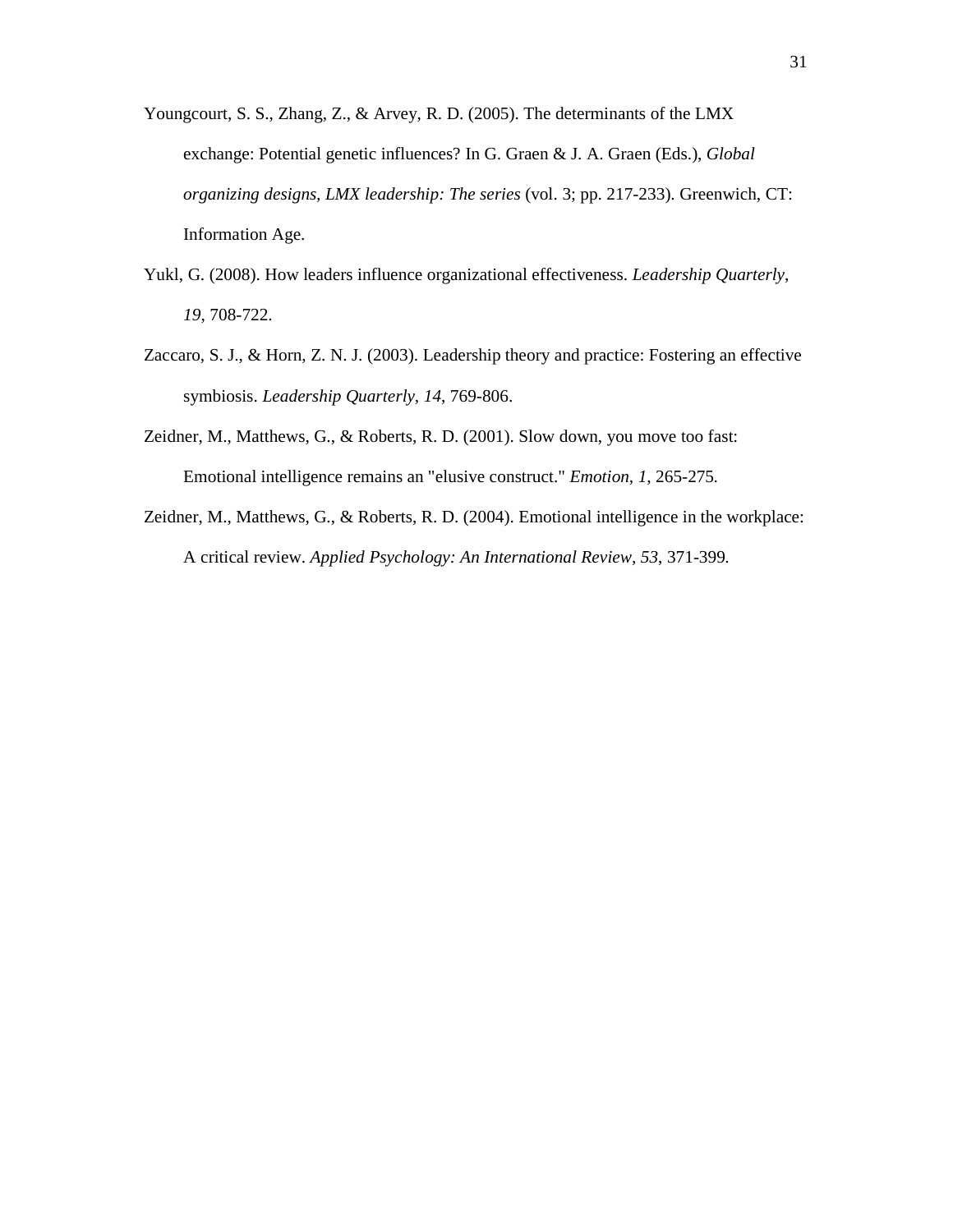| Variable                           | Mean         | <b>SD</b> |      | Alpha Residual 1 |                               | $\overline{2}$     | 3                | $\overline{4}$ | 5                 | 6 |                       | 8 |
|------------------------------------|--------------|-----------|------|------------------|-------------------------------|--------------------|------------------|----------------|-------------------|---|-----------------------|---|
| 1. Neuroticism                     | 3.52         | 0.81      | 0.90 | 0.07             | 1.00                          |                    |                  |                |                   |   |                       |   |
| 2. Extraversion                    | 3.39         | 0.77      | 0.87 | 0.08             | $-0.21$                       | 1.00               |                  |                |                   |   |                       |   |
| 3. Openness                        | 3.83         | 0.49      | 0.70 | 0.07             | $-0.15$                       | 0.32 1.00          |                  |                |                   |   |                       |   |
| 4. Agreeableness                   | 4.28         | 0.47      | 0.75 |                  | $0.06 - 0.18$                 | $0.34$ $0.25$ 1.00 |                  |                |                   |   |                       |   |
| 5. Conscientiousness               | 4.01         | 0.58      | 0.78 | 0.07             | $-0.29$                       |                    | $0.01$ 0.03 0.13 |                | -1.00             |   |                       |   |
| 6. General intelligence            | 102.80 17.56 |           | 0.81 | 58.59            | 0.07                          |                    | $0.08$ 0.09 0.00 |                | $-0.21$ 1.00      |   |                       |   |
| 7. Emotional intelligence (MSCEIT) | 97.49        | 16.57     | 0.92 | 21.97            | $-0.03$                       |                    | 0.08 0.11 0.23   |                | $-0.14$ 0.47 1.00 |   |                       |   |
| 8. LMX                             | 4.17         | 0.56      | 0.85 | 0.05             | $-0.06$ $-0.09$ $0.00$ $0.04$ |                    |                  |                |                   |   | $0.05$ 0.20 0.19 1.00 |   |

Table 1: correlations among variables using data from the Côté and Miners study

Note: N=175. Residual refers to the value at which I constrained the residual variance when modeling the variable as a latent factor. The emotional intelligence test is an ability test.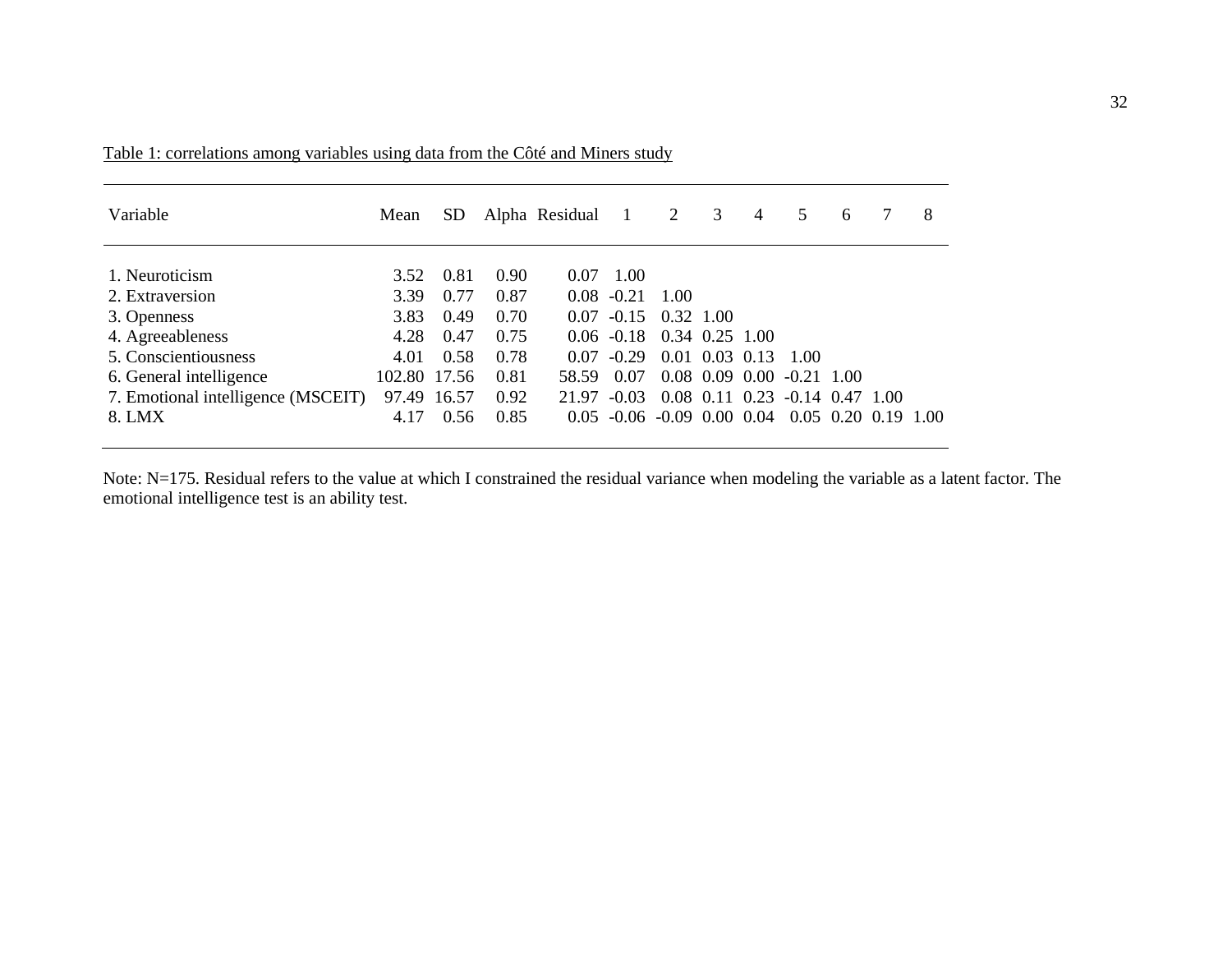| Independent variables Coef. Std. Err.                                       |         |       | $Z_{\cdot}$ | <i>p</i> -value                     | 95% Conf. Interval                       |       |  |  |  |  |  |
|-----------------------------------------------------------------------------|---------|-------|-------------|-------------------------------------|------------------------------------------|-------|--|--|--|--|--|
| Treating independent variables as observed<br>(R-square = .28, $p < .001$ ) |         |       |             |                                     |                                          |       |  |  |  |  |  |
| Neuroticism                                                                 | $-1.09$ | 1.41  | $-0.77$     | 0.44                                | $-3.85$                                  | 1.68  |  |  |  |  |  |
| Extraversion                                                                | $-1.23$ | 1.54  | $-0.80$     | 0.42                                | $-4.24$                                  | 1.78  |  |  |  |  |  |
| <b>Openness</b>                                                             | 0.68    | 2.33  | 0.29        | 0.77                                | $-3.88$                                  | 5.24  |  |  |  |  |  |
| Agreeableness                                                               | 8.70    | 2.46  | 3.54        | 0.00                                | 3.88                                     | 13.51 |  |  |  |  |  |
| Conscientiousness                                                           | $-2.61$ | 1.96  | $-1.33$     | 0.18                                | $-6.46$                                  | 1.23  |  |  |  |  |  |
| General intelligence                                                        | 0.43    | 0.06  | 6.94        | 0.00                                | 0.31                                     | 0.55  |  |  |  |  |  |
| Intercept                                                                   | 31.76   | 17.40 | 1.83        | 0.07                                | $-2.33$                                  | 65.86 |  |  |  |  |  |
|                                                                             |         |       |             |                                     | Treating independent variables as latent |       |  |  |  |  |  |
|                                                                             |         |       |             | $(R\text{-}square = .39, p < .001)$ |                                          |       |  |  |  |  |  |
| Neuroticism                                                                 | $-1.40$ | 1.69  | $-0.83$     | 0.41                                | $-4.72$                                  | 1.92  |  |  |  |  |  |
| Extraversion                                                                | $-2.52$ | 2.03  | $-1.24$     | 0.22                                | $-6.50$                                  | 1.46  |  |  |  |  |  |
| <b>Openness</b>                                                             | $-0.09$ | 3.76  | $-0.02$     | 0.98                                | $-7.46$                                  | 7.29  |  |  |  |  |  |
| Agreeableness                                                               | 12.84   | 3.75  | 3.42        | 0.00                                | 5.49                                     | 20.19 |  |  |  |  |  |
| Conscientiousness                                                           | $-3.16$ | 2.77  | $-1.14$     | 0.25                                | $-8.59$                                  | 2.27  |  |  |  |  |  |
| General intelligence                                                        | 0.54    | 0.08  | 6.57        | 0.00                                | 0.38                                     | 0.70  |  |  |  |  |  |
| Intercept                                                                   | 97.49   | 1.25  | 78.06       | 0.00                                | 95.04                                    | 99.94 |  |  |  |  |  |

# Table 2: Predicting EI from personality and IQ using data from the Côté and Miners study

Note: Coefficient estimates are unstandardized. The emotional intelligence test is an ability test (MSCEIT).

 $\overline{\phantom{a}}$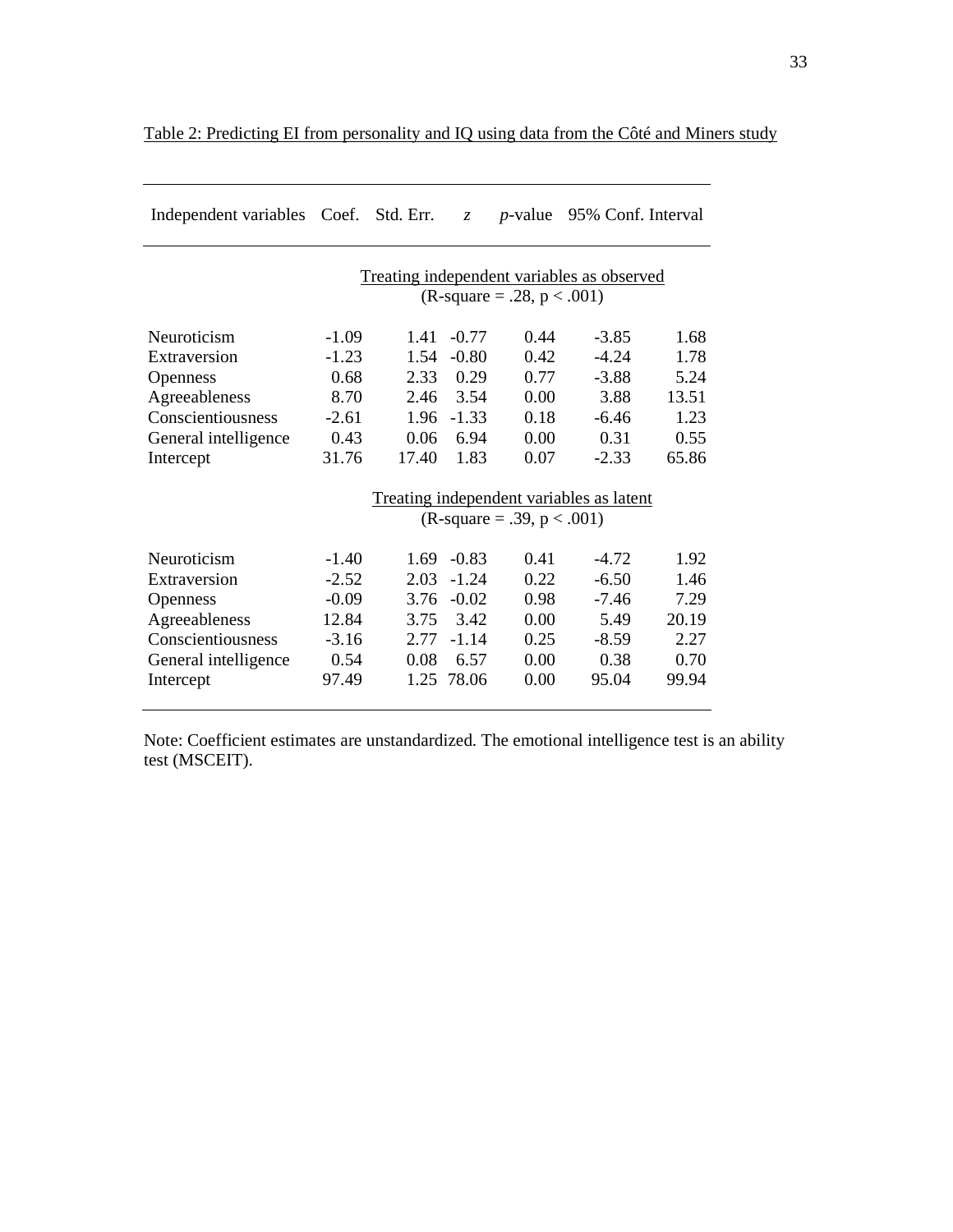| Independent variables                                                                                                                                        | Coef.                                                                            | Std. Err.                                                    | $Z_{\cdot}$                                                            | <i>p</i> -value                                              | 95% Conf. Interval                                                          |                                                              |  |  |
|--------------------------------------------------------------------------------------------------------------------------------------------------------------|----------------------------------------------------------------------------------|--------------------------------------------------------------|------------------------------------------------------------------------|--------------------------------------------------------------|-----------------------------------------------------------------------------|--------------------------------------------------------------|--|--|
|                                                                                                                                                              | Treating independent variables as observed<br>$(R\text{-}square = .08, p < .05)$ |                                                              |                                                                        |                                                              |                                                                             |                                                              |  |  |
| Neuroticism<br>Extraversion<br>Openness<br>Agreeableness<br>Conscientiousness<br>General intelligence<br>Emotional intelligence (MSCEIT)<br>Intercept        | $-0.05$<br>$-0.10$<br>$-0.01$<br>0.05<br>0.08<br>0.01<br>0.00<br>3.23            | 0.05<br>0.06<br>0.09<br>0.10<br>0.08<br>0.00<br>0.00<br>0.67 | $-0.88$<br>$-1.73$<br>$-0.09$<br>0.48<br>1.03<br>2.11<br>1.38<br>4.80  | 0.38<br>0.08<br>0.93<br>0.63<br>0.30<br>0.04<br>0.17<br>0.00 | $-0.15$<br>$-0.22$<br>$-0.18$<br>$-0.14$<br>$-0.07$<br>0.00<br>0.00<br>1.91 | 0.06<br>0.01<br>0.17<br>0.24<br>0.23<br>0.01<br>0.01<br>4.55 |  |  |
|                                                                                                                                                              |                                                                                  |                                                              |                                                                        | (R-square = .12, $p < .05$ )                                 | Treating independent variables as latent                                    |                                                              |  |  |
| Neuroticism<br>Extraversion<br><b>Openness</b><br>Agreeableness<br>Conscientiousness<br>General intelligence<br>Emotional intelligence (MSCEIT)<br>Intercept | $-0.05$<br>$-0.13$<br>$-0.01$<br>0.09<br>0.11<br>0.01<br>0.00<br>4.17            | 0.06<br>0.08<br>0.14<br>0.15<br>0.11<br>0.00<br>0.00<br>0.04 | $-0.83$<br>$-1.67$<br>$-0.10$<br>0.56<br>1.00<br>2.02<br>0.84<br>98.79 | 0.41<br>0.10<br>0.92<br>0.58<br>0.32<br>0.04<br>0.40<br>0.00 | $-0.18$<br>$-0.28$<br>$-0.29$<br>$-0.22$<br>$-0.10$<br>0.00<br>0.00<br>4.09 | 0.07<br>0.02<br>0.27<br>0.39<br>0.31<br>0.02<br>0.01<br>4.25 |  |  |

# Table 3: Predicting LMX from EI, personality and IQ using data from the Côté and Miners study

Note: Coefficients are unstandardized. The emotional intelligence test is an ability test.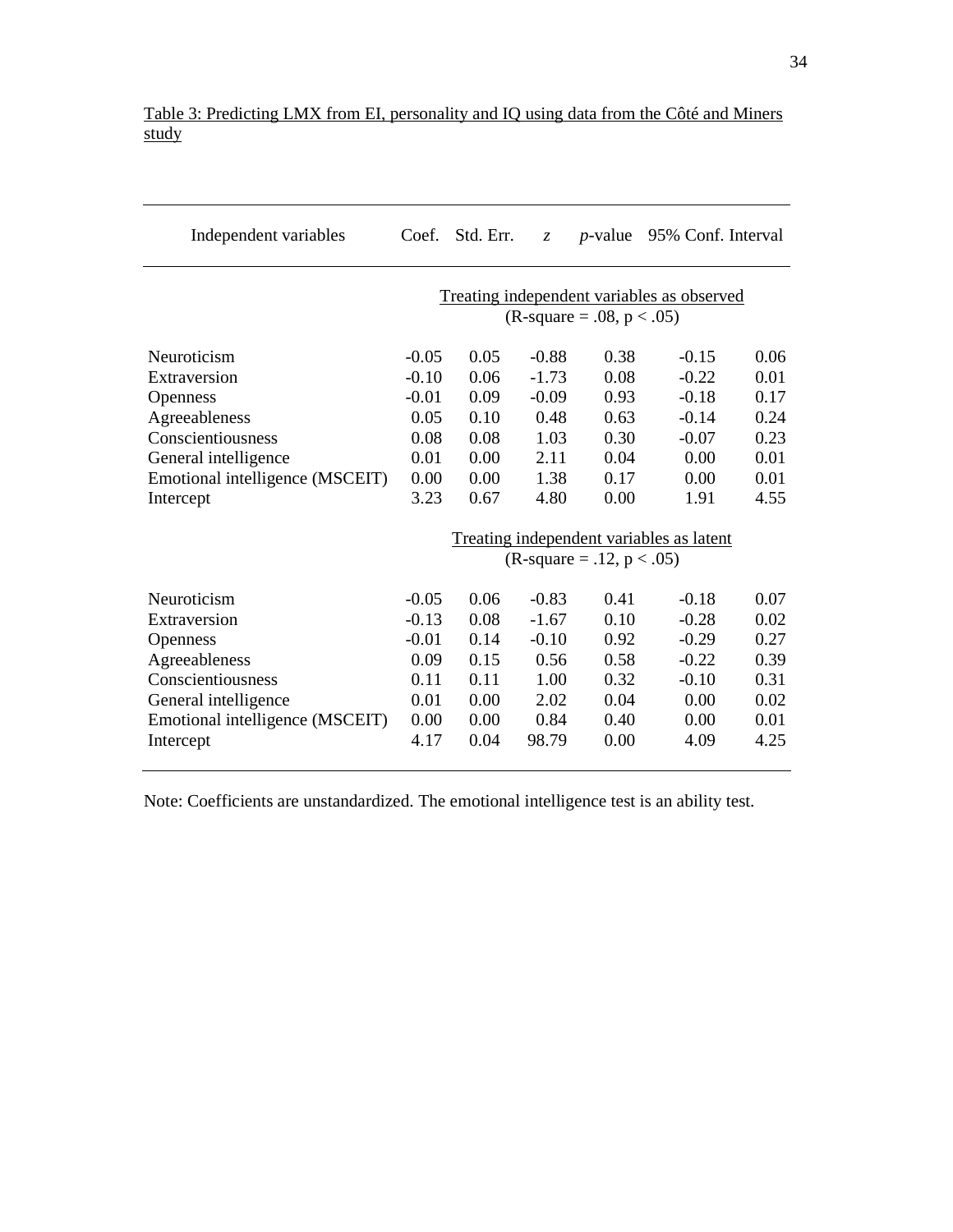| Variable                        | Mean         | SD.         |      | Alpha Residual |         | 2       | 3                                  | 4             | 5                  | 6                 |         | 8            | 9                            | 10 |
|---------------------------------|--------------|-------------|------|----------------|---------|---------|------------------------------------|---------------|--------------------|-------------------|---------|--------------|------------------------------|----|
| $1.$ Sex                        | 0.18         | 0.39        | 1.00 | $0.00^{\circ}$ | 1.00    |         |                                    |               |                    |                   |         |              |                              |    |
| $2. \text{Age}$                 | 43.91        | 7.90        | 1.00 | $0.00^{\circ}$ | $-0.21$ | 1.00    |                                    |               |                    |                   |         |              |                              |    |
| 3. Neuroticism                  |              | 61.77 20.54 | 0.84 | 67.50          | 0.10    | $-0.10$ | 1.00                               |               |                    |                   |         |              |                              |    |
| 4. Extraversion                 | 129.57 19.31 |             | 0.80 | 74.58          |         |         | $0.12 - 0.16 - 0.38$               | 1.00          |                    |                   |         |              |                              |    |
| 5. Openness                     |              | 18.96 18.96 | 0.75 | 89.87          |         |         | $0.10 - 0.12 - 0.11$               | 0.45          | -1.00              |                   |         |              |                              |    |
| 6. Agreeableness                | 120.62 15.01 |             | 0.68 | 72.10          | 0.08    | 0.11    | $-0.15$                            | 0.01          | 0.06, 1.00         |                   |         |              |                              |    |
| 7. Conscientiousness            | 135.20 16.94 |             | 0.81 | 54.52          | $-0.07$ |         | $0.06 - 0.40$ $0.25 - 0.05$ $0.13$ |               |                    |                   | 1.00    |              |                              |    |
| 8. General intelligence         | 24.06        | 6.42        | 0.81 | 7.83           | 0.04    | $-0.21$ |                                    | $0.14 - 0.14$ |                    | $0.11 \cdot 0.06$ | $-0.17$ | 1.00         |                              |    |
| 9. Emotional intelligence (EQi) | 102.60       | 7.55        | 0.89 | 6.27           | 0.05    | 0.01    | $-0.49$                            | 0.52          |                    | $0.32 \; 0.16$    | 0.16    | $-0.06$ 1.00 |                              |    |
| 10. LMX                         | 5.34         | 1.14        | 0.91 | 0.12           | 0.10    |         | $0.05 - 0.21$                      |               | $0.13 - 0.16$ 0.01 |                   | 0.23    |              | $0.20 \quad 0.15 \quad 1.00$ |    |

Table 4: correlations among variables using data from Arteche, Berneth et al., Barbuto, and Judge et al. studies

Note: N=446. Residual refers to the value at which I constrained the residual variance when modeling the variable as a latent factor. The emotional intelligence test is a trait test.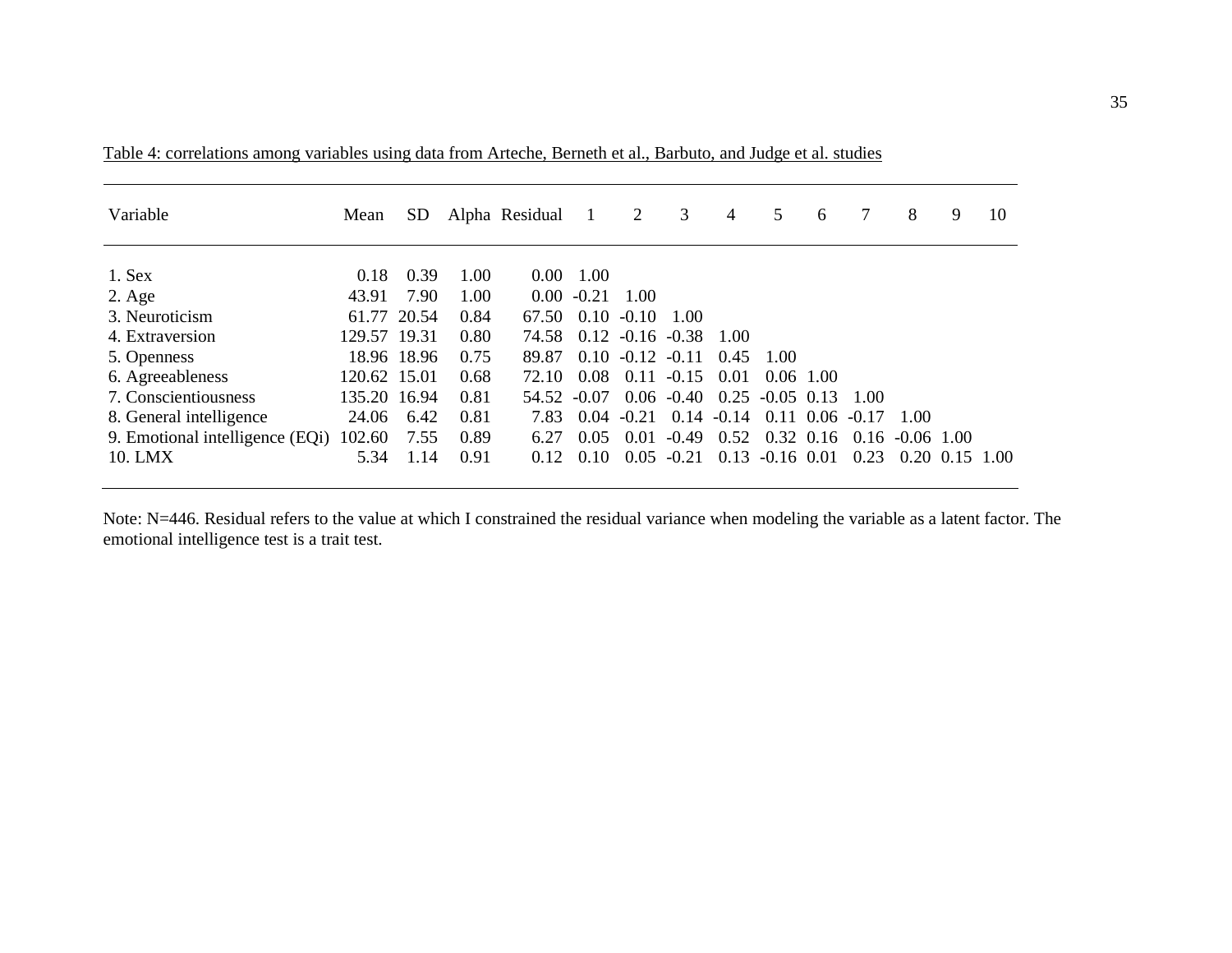| Independent variables | Coef.                                                                             | Std. Err. | Z.      | $p$ -value |         | 95% Conf. Interval |  |  |  |  |  |
|-----------------------|-----------------------------------------------------------------------------------|-----------|---------|------------|---------|--------------------|--|--|--|--|--|
|                       | Treating independent variables as observed<br>$(R\text{-}square = .40, p < .001)$ |           |         |            |         |                    |  |  |  |  |  |
| <b>Sex</b>            | 0.54                                                                              | 0.75      | 0.73    | 0.47       | $-0.92$ | 2.01               |  |  |  |  |  |
| Age                   | 0.05                                                                              | 0.04      | 1.23    | 0.22       | $-0.03$ | 0.12               |  |  |  |  |  |
| Neuroticism           | $-0.13$                                                                           | 0.02      | $-8.30$ | 0.00       | $-0.16$ | $-0.10$            |  |  |  |  |  |
| Extraversion          | 0.14                                                                              | 0.02      | 7.67    | 0.00       | 0.11    | 0.18               |  |  |  |  |  |
| <b>Openness</b>       | 0.04                                                                              | 0.02      | 2.58    | 0.01       | 0.01    | 0.08               |  |  |  |  |  |
| Agreeableness         | 0.05                                                                              | 0.02      | 2.57    | 0.01       | 0.01    | 0.09               |  |  |  |  |  |
| Conscientiousness     | $-0.04$                                                                           | 0.02      | $-1.90$ | 0.06       | $-0.07$ | 0.00               |  |  |  |  |  |
| General intelligence  | 0.02                                                                              | 0.05      | 0.47    | 0.64       | $-0.07$ | 0.11               |  |  |  |  |  |
| Intercept             | 87.81                                                                             | 5.00      | 17.56   | 0.00       | 78.01   | 97.61              |  |  |  |  |  |
|                       | Treating independent variables as latent<br>$(R\text{-}square = .53, p < .001)$   |           |         |            |         |                    |  |  |  |  |  |
| <b>Sex</b>            | 0.25                                                                              | 0.79      | 0.31    | 0.75       | $-1.30$ | 1.79               |  |  |  |  |  |
| Age                   | 0.06                                                                              | 0.04      | 1.42    | 0.16       | $-0.02$ | 0.14               |  |  |  |  |  |
| Neuroticism           | $-0.15$                                                                           | 0.02      | $-6.42$ | 0.00       | $-0.20$ | $-0.10$            |  |  |  |  |  |
| Extraversion          | 0.20                                                                              | 0.04      | 5.38    | 0.00       | 0.13    | 0.27               |  |  |  |  |  |
| <b>Openness</b>       | 0.02                                                                              | 0.03      | 0.51    | 0.61       | $-0.05$ | 0.08               |  |  |  |  |  |
| Agreeableness         | 0.08                                                                              | 0.03      | 2.48    | 0.01       | 0.02    | 0.14               |  |  |  |  |  |
| Conscientiousness     | $-0.08$                                                                           | 0.03      | $-2.84$ | 0.00       | $-0.13$ | $-0.02$            |  |  |  |  |  |
| General intelligence  | 0.05                                                                              | 0.06      | 0.82    | 0.41       | $-0.07$ | 0.18               |  |  |  |  |  |
| Intercept             | 100.01                                                                            | 1.86      | 53.92   | 0.00       | 96.38   | 103.65             |  |  |  |  |  |
|                       |                                                                                   |           |         |            |         |                    |  |  |  |  |  |

# Table 5: Predicting EI from personality and IQ using data from Arteche, Berneth et al., Barbuto, and Judge et al. studies

Note: Coefficient estimates are unstandardized. The emotional intelligence test is an ability test (EQi).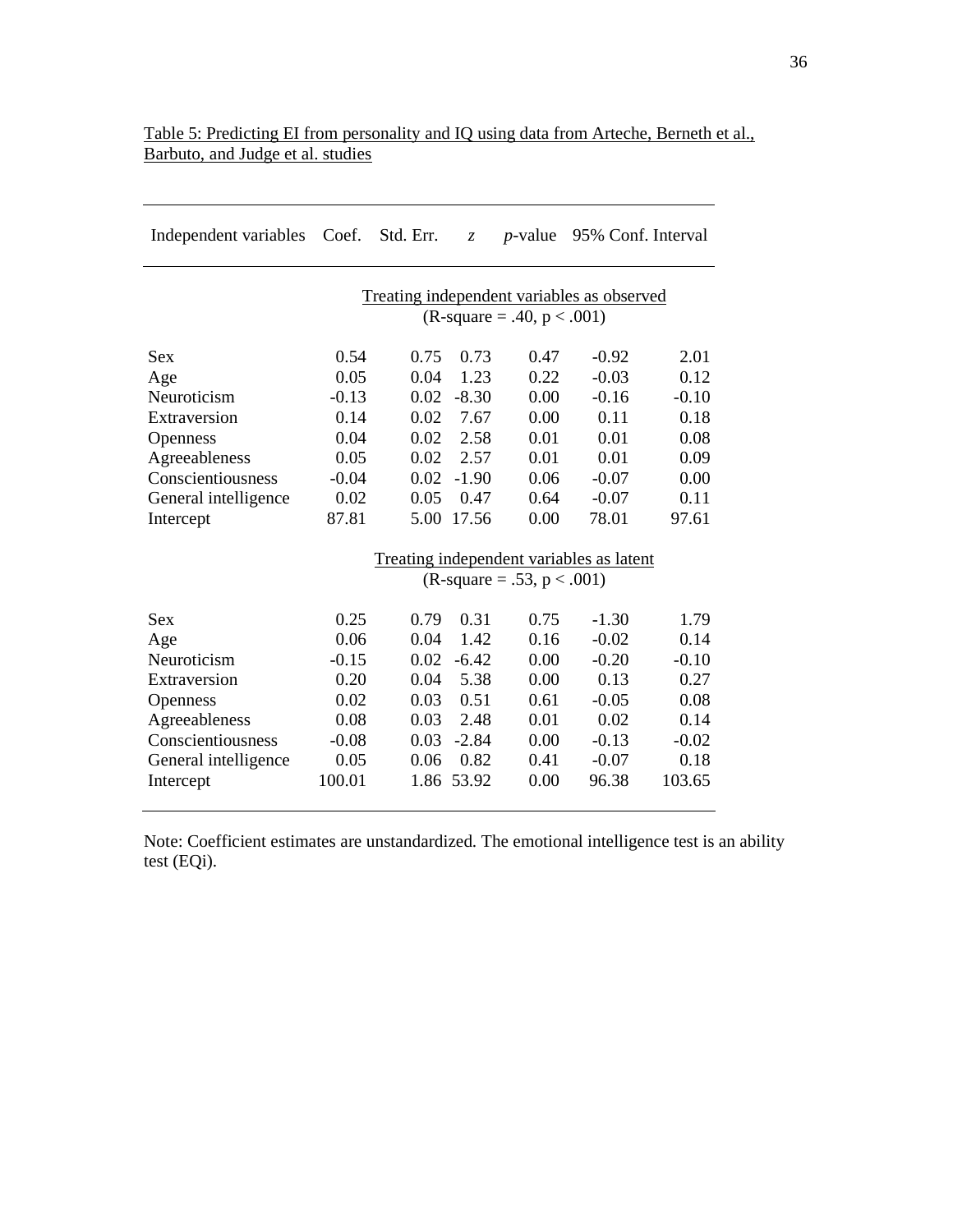| Independent variables        | Coef.   | Std. Err. | $\mathcal{Z}$ |                                     | <i>p</i> -value 95% Conf. Interval         |         |
|------------------------------|---------|-----------|---------------|-------------------------------------|--------------------------------------------|---------|
|                              |         |           |               | $(R\text{-}square = .24, p < .001)$ | Treating independent variables as observed |         |
| <b>Sex</b>                   | 0.10    | 0.04      | 2.42          | 0.02                                | 0.06                                       | 0.55    |
| Age                          | 0.18    | 0.04      | 4.02          | 0.00                                | 0.01                                       | 0.04    |
| Neuroticism                  | $-0.11$ | 0.05      | $-2.05$       | 0.04                                | $-0.01$                                    | 0.00    |
| Extraversion                 | 0.20    | 0.06      | 3.65          | 0.00                                | 0.01                                       | 0.02    |
| Openness                     | $-0.31$ | 0.05      | $-6.51$       | 0.00                                | $-0.02$                                    | $-0.01$ |
| Agreeableness                | $-0.08$ | 0.04      | $-1.74$       | 0.08                                | $-0.01$                                    | 0.00    |
| Conscientiousness            | 0.17    | 0.05      | 3.74          | 0.00                                | 0.01                                       | 0.02    |
| General intelligence         | 0.35    | 0.04      | 8.27          | 0.00                                | 0.05                                       | 0.08    |
| Emotional intelligence (EQi) | 0.09    | 0.05      | 1.65          | 0.10                                | 0.00                                       | 0.03    |
| Intercept                    | $-0.36$ | 0.97      | $-0.37$       | 0.71                                | $-2.56$                                    | 1.75    |
|                              |         |           |               |                                     | Treating independent variables as latent   |         |
|                              |         |           |               | $(R\text{-}square = .39, p < .001)$ |                                            |         |
| <b>Sex</b>                   | 0.30    | 0.14      | 2.20          | 0.03                                | 0.03                                       | 0.57    |
| Age                          | 0.03    | 0.01      | 4.60          | 0.00                                | 0.02                                       | 0.05    |
| Neuroticism                  | $-0.01$ | 0.01      | $-1.00$       | 0.32                                | $-0.01$                                    | 0.00    |
| Extraversion                 | 0.03    | 0.01      | 3.82          | 0.00                                | 0.01                                       | 0.04    |
| Openness                     | $-0.03$ | 0.01      | $-5.84$       | 0.00                                | $-0.05$                                    | $-0.02$ |
| Agreeableness                | $-0.01$ | 0.01      | $-1.41$       | 0.16                                | $-0.02$                                    | 0.00    |
| Conscientiousness            | 0.01    | 0.01      | 2.24          | 0.03                                | 0.00                                       | 0.02    |
| General intelligence         | 0.09    | 0.01      | 8.03          | 0.00                                | 0.07                                       | 0.12    |
| Emotional intelligence (EQi) | 0.01    | 0.01      | 0.84          | 0.40                                | $-0.01$                                    | 0.03    |
| Intercept                    | 3.82    | 0.33      | 11.73         | 0.00                                | 3.18                                       | 4.46    |

| Table 6: Predicting LMX from EI, personality and IO using data from Arteche, Berneth et al., |  |  |  |  |
|----------------------------------------------------------------------------------------------|--|--|--|--|
| Barbuto, and Judge et al. studies                                                            |  |  |  |  |

Note: Coefficients are unstandardized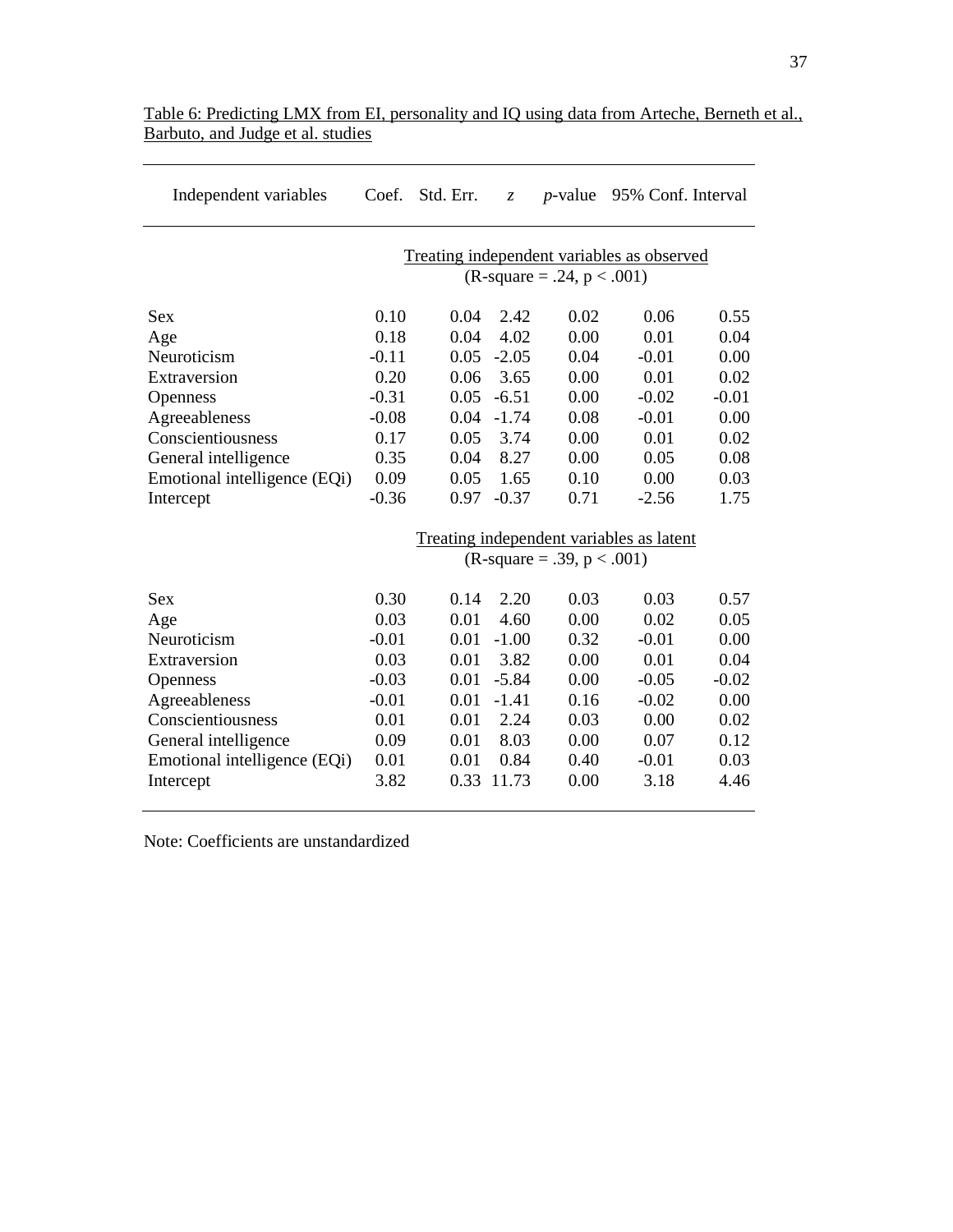| Variable                          |           |      | Mean SD Alpha Residual 1 |                                  | 2 | 3                  | 4 | 5 | 6      |                                                          | 8 |
|-----------------------------------|-----------|------|--------------------------|----------------------------------|---|--------------------|---|---|--------|----------------------------------------------------------|---|
| 1. Neuroticism                    | 3.29 0.67 | 0.81 | 0.08                     | 1.00                             |   |                    |   |   |        |                                                          |   |
| 2. Extraversion                   | 3.54 0.55 | 0.73 | 0.08                     | $-0.21$ 1.00                     |   |                    |   |   |        |                                                          |   |
| 3. Openness                       | 3.48 0.52 | 0.67 | 0.09                     | $0.10 \ \ 0.24$                  |   | 1.00               |   |   |        |                                                          |   |
| 4. Agreeableness                  | 3.79 0.53 | 0.73 | 0.08                     | $0.05$ 0.18                      |   | $0.09$ 1.00        |   |   |        |                                                          |   |
| 5. Conscientiousness              | 3.63 0.53 | 0.72 | 0.08                     | $-0.23$ 0.21                     |   | $0.01$ $0.28$ 1.00 |   |   |        |                                                          |   |
| 6. Emotional intelligence (EQi)   | 4.86 0.54 | 0.78 |                          | $0.06 -0.22$ 0.24 0.09 0.00 0.28 |   |                    |   |   | - 1.00 |                                                          |   |
| 7. Emotional intelligence (WLEIS) | 4.95 0.79 | 0.90 |                          | $0.06 -0.20 0.26 0.10 0.18 0.51$ |   |                    |   |   | 0.63   | - 1.00                                                   |   |
| 8. LMX                            | 3.10 0.78 | 0.81 |                          |                                  |   |                    |   |   |        | $0.12 -0.21$ $0.13 -0.16$ $0.01$ $0.23 -0.08 -0.08$ 1.00 |   |

Table 7: correlations among variables using data from the Wong and Law, Berneth et al., Hsu et al., and Barbuto studies studies

Note: N=116. Residual refers to the value at which I constrained the residual variance when modeling the variable as a latent factor. The emotional intelligence tests are trait tests.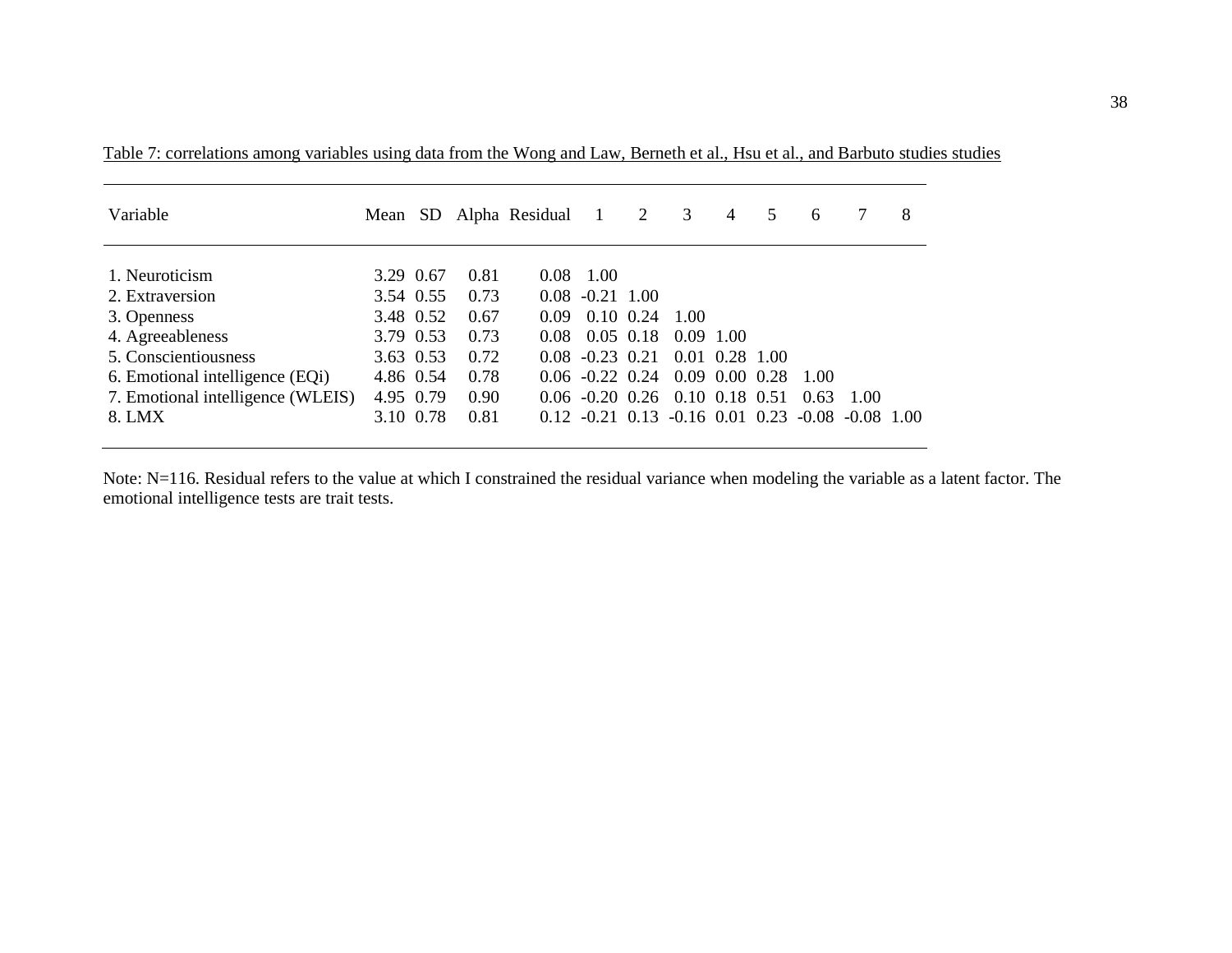| Independent variables | Coef.                       | Std. Err. | $\mathcal{Z}$ | $p$ -value                          | 95% Conf. Interval                                     |      |  |  |  |  |  |
|-----------------------|-----------------------------|-----------|---------------|-------------------------------------|--------------------------------------------------------|------|--|--|--|--|--|
|                       |                             |           |               | $(R\text{-}square = .31, p < .01)$  | DV is one EI factor with two indicators: EQi and WLEIS |      |  |  |  |  |  |
|                       |                             |           |               |                                     |                                                        |      |  |  |  |  |  |
| Neuroticism           | $-0.20$                     | 0.26      | $-0.77$       | 0.44                                | $-0.71$                                                | 0.31 |  |  |  |  |  |
| Extraversion          | 0.48                        | 0.38      | 1.26          | 0.21                                | $-0.27$                                                | 1.23 |  |  |  |  |  |
| Openness              | 0.27                        | 0.39      | 0.68          | 0.50                                | $-0.50$                                                | 1.03 |  |  |  |  |  |
| Agreeableness         | $-0.43$                     | 0.38      | $-1.13$       | 0.26                                | $-1.18$                                                | 0.32 |  |  |  |  |  |
| Conscientiousness     | 1.20                        | 0.44      | 2.74          | 0.01                                | 0.34                                                   | 2.06 |  |  |  |  |  |
| Intercept (EQi)       | 4.86                        | 0.05      | 94.50         | 0.00                                | 4.76                                                   | 4.96 |  |  |  |  |  |
| Intercept (WLEIS)     | 4.95                        | 0.07      | 72.44         | 0.00                                | 4.82                                                   | 5.08 |  |  |  |  |  |
|                       | DV is EQi                   |           |               |                                     |                                                        |      |  |  |  |  |  |
|                       | $(R-square = .23, p < .05)$ |           |               |                                     |                                                        |      |  |  |  |  |  |
| Neuroticism           | $-0.09$                     | 0.11      | $-0.86$       | 0.39                                | $-0.31$                                                | 0.12 |  |  |  |  |  |
| Extraversion          | 0.20                        | 0.16      | 1.28          | 0.20                                | $-0.11$                                                | 0.50 |  |  |  |  |  |
| Openness              | 0.10                        | 0.16      | 0.60          | 0.55                                | $-0.22$                                                | 0.41 |  |  |  |  |  |
| Agreeableness         | $-0.20$                     | 0.15      | $-1.29$       | 0.20                                | $-0.50$                                                | 0.10 |  |  |  |  |  |
| Conscientiousness     | 0.37                        | 0.16      | 2.29          | 0.02                                | 0.05                                                   | 0.68 |  |  |  |  |  |
| Intercept             | 4.86                        | 0.05      | 97.35         | 0.00                                | 4.76                                                   | 4.96 |  |  |  |  |  |
|                       |                             |           |               | DV is WLEIS                         |                                                        |      |  |  |  |  |  |
|                       |                             |           |               | $(R\text{-}square = .58, p < .001)$ |                                                        |      |  |  |  |  |  |
| Neuroticism           | $-0.03$                     | 0.15      | $-0.19$       | 0.85                                | $-0.32$                                                | 0.26 |  |  |  |  |  |
| Extraversion          | 0.18                        | 0.21      | 0.86          | 0.39                                | $-0.23$                                                | 0.59 |  |  |  |  |  |
| Openness              | 0.16                        | 0.22      | 0.75          | 0.46                                | $-0.26$                                                | 0.58 |  |  |  |  |  |
| Agreeableness         | $-0.08$                     | 0.21      | $-0.40$       | 0.69                                | $-0.49$                                                | 0.32 |  |  |  |  |  |
| Conscientiousness     | 1.01                        | 0.22      | 4.58          | 0.00                                | 0.58                                                   | 1.45 |  |  |  |  |  |
| Intercept             | 4.95                        | 0.07      | 67.78         | 0.00                                | 4.81                                                   | 5.09 |  |  |  |  |  |
|                       |                             |           |               |                                     |                                                        |      |  |  |  |  |  |

## Table 8: Predicting EI from personality using data from the Wong and Law, Berneth et al., Hsu et al., and Barbuto studies

Note: Coefficient estimates are unstandardized. The emotional intelligence tests are trait tests.